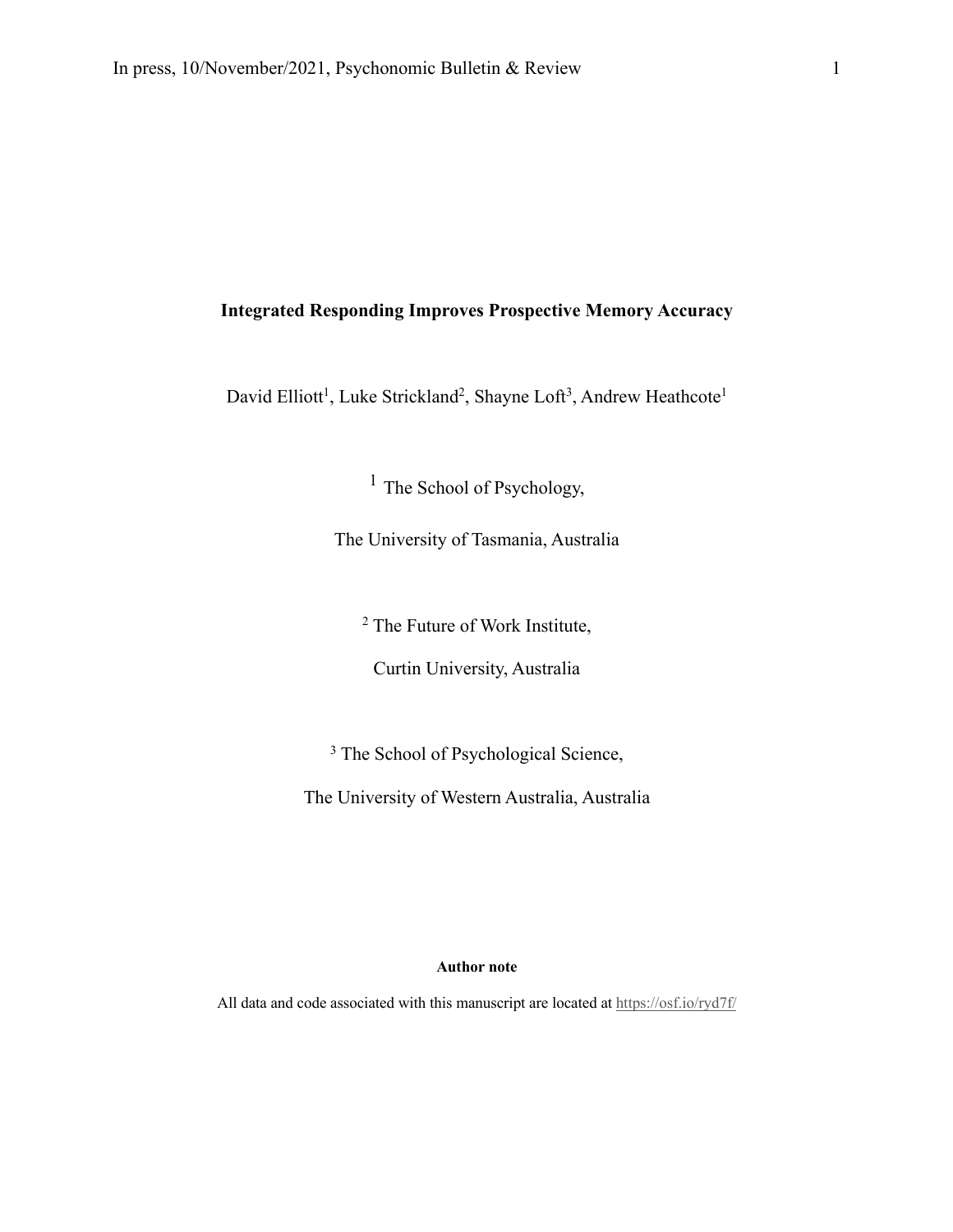Prospective memory (PM) supports the planning and execution of future activities, and is particularly important in applied settings. We investigate a new response method that aims to improve PM accuracy by integrating the responses to an occasional PM task and a routine ongoing lexical-decision task. Instead of the most common three-choice method where the PM response replaces the ongoing response, participants were obligated to make explicit PM (present vs. absent) and ongoing (word vs. non-word) classifications on every trial through a four-choice response. Although replacement and obligatory responses were initially similar in PM accuracy an advantage emerged with practice for the new obligatory method that was not simply due to slower responding associated with making four vs. three choices. The nature of the errors differed between methods, with obligatory responding being characterised by fast PM errors and replacement by slower errors, suggesting avenues for further potential improvements in PM accuracy.

Keywords: Prospective Memory, dual tasking, response methods.

Intro: 1386 Results: 529 Discussion: 1352 3267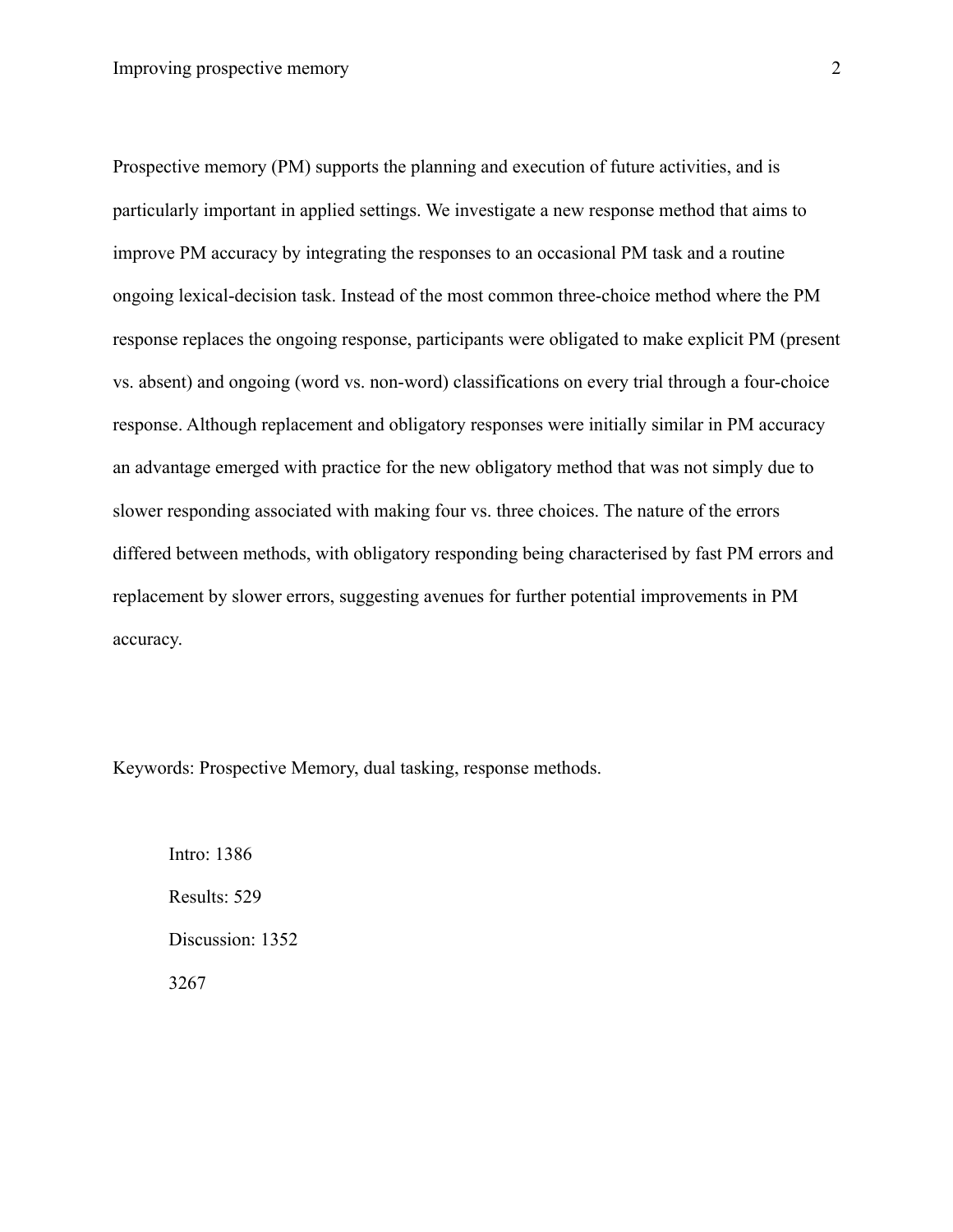Prospective Memory (PM) refers to the processes involved in the successful planning and execution of activities in the future, either at a particular time (time-based PM) or in response to a particular event (event-based PM). Prospective remembering is often necessary for successful everyday functioning (Einstein et al., 1995; Kliegel & Martin, 2003). Event-based PM tasks are particularly common in safety-critical settings such as healthcare and aviation (Dismukes, 2012; Loft, Dismukes, & Grundgeiger, 2019). The prevalence of what are often high-stakes failures to act on PM cues (i.e., *PM misses*) in those settings makes it important to identify interventions to improve PM performance.

Perhaps the most common attempted intervention method to improve PM accuracy is providing individuals with reminders, and reminders can indeed often benefit PM (e.g., Chen, Lian, Yang, Liu, & Meng, 2017; Finstad, Bink, McDaniel, & Einstein, 2006; Guynn, McDaniel, & Einstein, 1998; Gilbert, 2015a, 2015b, 2015c; Loft, Smith, & Bhaskara, 2011; Vortac, Edwards, & Manning, 1995). However, reminders are not always effective (e.g., Guynn et al. 1998; Loft et al. 2011; Vortac et al. 1995) and can have drawbacks. For example, in simulated air traffic control settings, reminders have not been found to be effective in improving PM unless they are set to flash (i.e., inducing attention capture; Jonides & Yantis, 1988) when a PM cue is present and the action needs to be performed (Loft et al., 2011; Loft 2014). Such reminders may be undesirable in some settings because visual-attention capture is distracting, potentially taking an operator's attention away from other safety-critical tasks.

It has been suggested that PM misses occur because PM responses compete for retrieval with more routine responses associated with ongoing tasks (Loft  $\&$  Remington, 2010). Hence, another route to improving PM accuracy might be slowing ongoing task responding so that it does not pre-empt the PM response (Loft & Remington, 2013; Heathcote, Loft & Remington,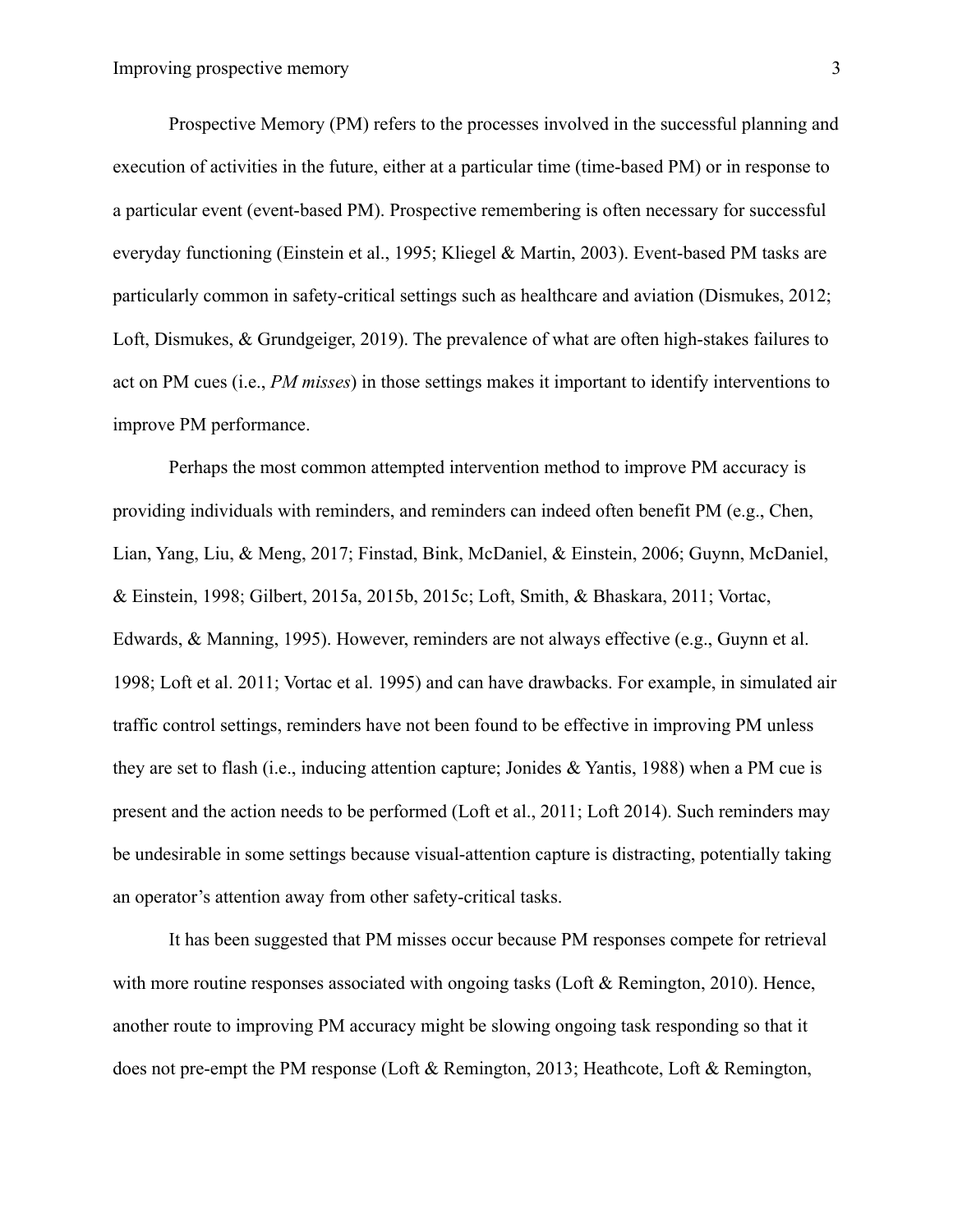2015). Unfortunately, although *PM costs* – slower ongoing task responses when it is possible that PM responses may be required compared to when they are not – have been shown with computational models to reflect more cautious ongoing task responding (e.g., Heathcote et al. 2015), more recent evidence, both empirical (Anderson, Rummel & McDaniel, 2018) and from modelling (Strickland, Loft, Remington & Heathcote, 2018; Strickland, Loft & Heathcote, 2020), indicates that increased ongoing-task response caution is not effective in reducing PM misses.

In the current study we test a new way of improving PM accuracy based on the method by which ongoing and PM responses are made. Previous studies have used one of two response methods. *Replacement* instructions can be either explicit (make a PM response instead an ongoing-task response, e.g., Horn & Bayen, 2015; Strickland, Heathcote, Remington, & Loft, 2017) or implicit (make PM response when the PM target is presented, e.g., Einstein  $\&$ McDaniel, 2005; Loft & Remington, 2013), which also typically results in the PM response replacing the ongoing task response. *Dual* instructions require the PM response to be made after the ongoing-task response (e.g., Hicks, Marsh, Cook, 2005; Loft & Yeo, 2007). In both cases binary ongoing task responses (e.g., in our experiment participants classified a letter string as a *word* vs. *non-word*) are made with a pair of keys and a PM detection response with a third key (e.g., indicating if the letter string contains the syllable *tor*).

Here we propose a new response method, *obligatory responding*, where participants press one of four keys to simultaneously make a combined ongoing and PM task classification (e.g., *PM word*, *PM non-word*, *non-PM word* and *non-PM non-word*). This new response method is directly applicable to safety-critical settings such as air traffic control where operators interact with a computerized interface. For example, when deciding which aircraft should adjust its flight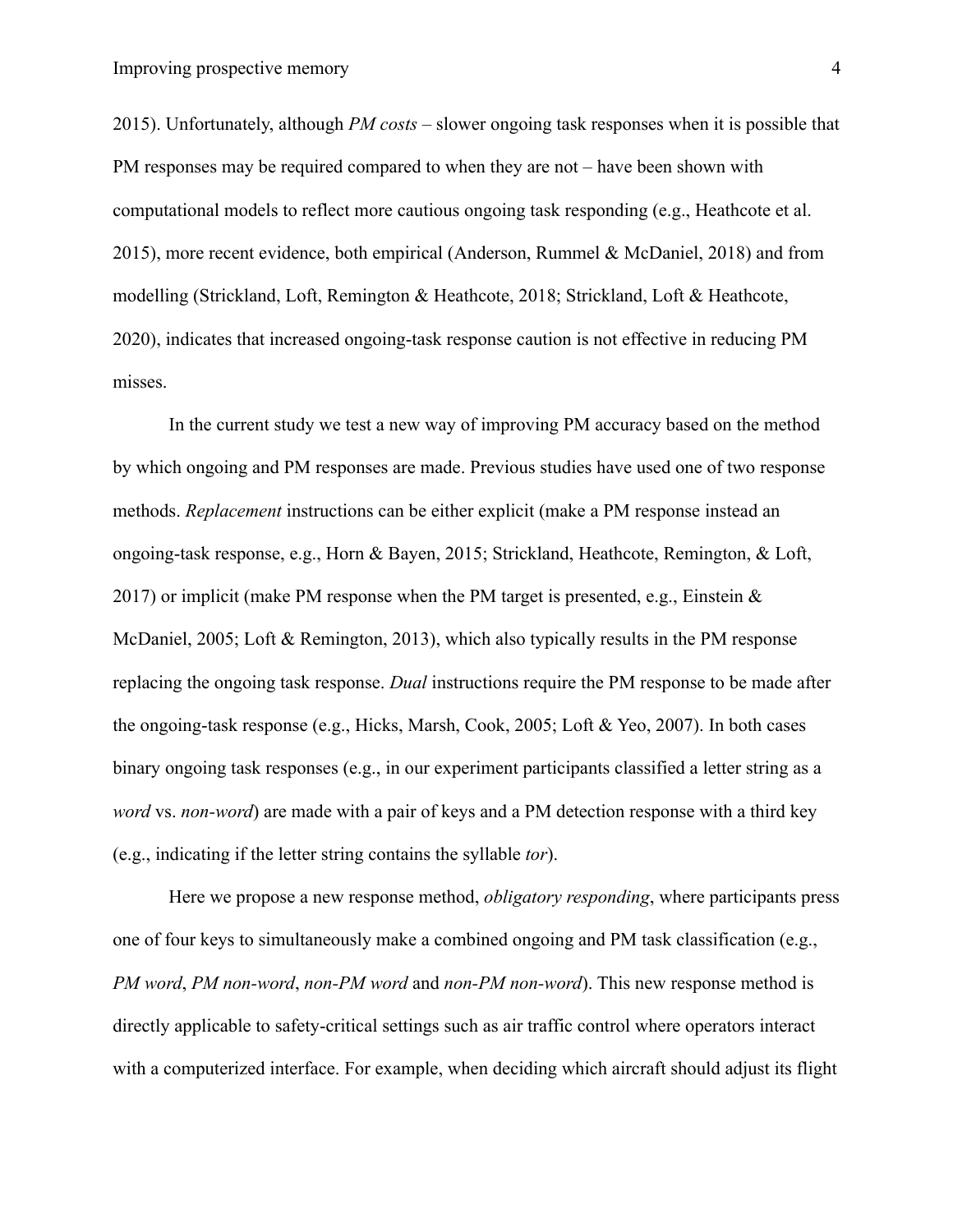path when a potential aircraft conflict is detected, the required pilot instructions may differ for some aircraft. The decision and standard instructions could be issued by selecting between one pair of buttons, whereas the decision and less frequently used alternative instructions (e.g., for older model aircraft, or for when the conflict occurs at an unusually low altitude) could be made with another pair (Fothergill & Neal, 2008). The increasing use of computer interfaces that can be flexibly configured to associate buttons with different responses makes this approach widely applicable (Boehm-Davis, Durso, & Lee, 2015).

Three studies that have explicitly compared replacement with dual responding have produced mixed results. With very simple ongoing and PM tasks, Bisiacchi, Schiff, Ciccola and Kliegel (2009) and Gilbert, Hadjipavlou and Raoelison (2013) reported fewer PM misses with dual responding (18% vs. 26% and 29% vs. 69%, respectively), with no effect on ongoing-task response time (RT) or accuracy. In contrast, with more difficult choices, Pereira, Albuquerque, Santos (2017) reported no significant difference in PM misses (26% vs. 28%) or ongoing-task accuracy, but slower ongoing-task RTs in the dual condition. However, these dual vs. replacement comparisons have methodological limitations. Most critically, the effect of dual responding likely depends upon the length of the inter-trial interval. In Bisiacchi et al. (2009) and in Pereira et al. (2017), PM responses were required during an approximately one second inter stimulus interval, during which participants were not occupied with any other task. Unfilled delays of this length have been shown to benefit PM in replacement paradigms (Loft & Remington, 2013; but for contrasting results see Ball, Vogel, Ellis, & Brewer, 2021), so the delay, rather than dual-responding per-se, could cause the dual improvement over replacement responding. Another limitation is that the motor response time associated with the ongoing task response in dual response conditions introduces a confound when comparing PM RTs across dual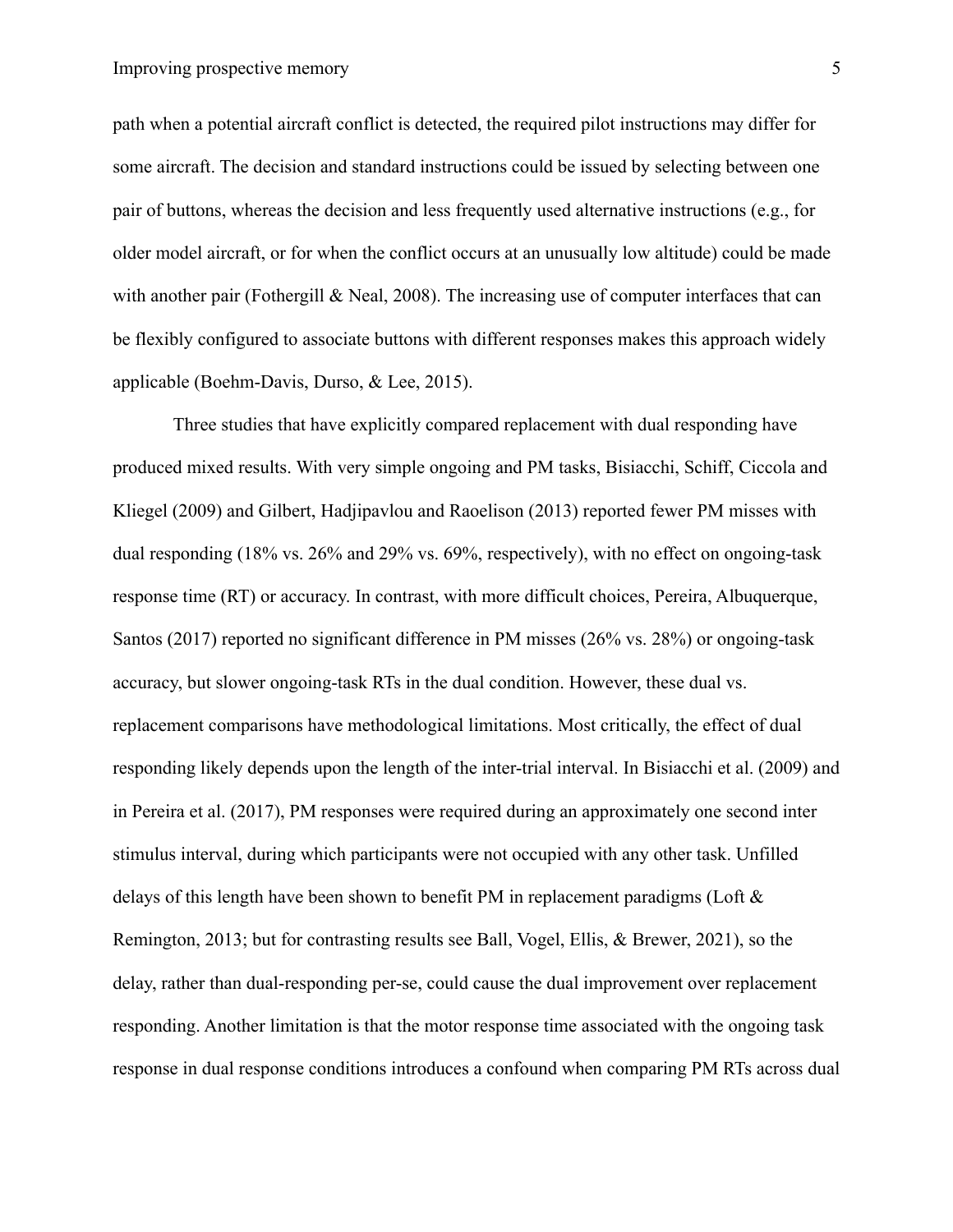and replacement conditions<sup>1</sup>. This is an issue for the analysis we perform here because PM RTs carry important information regarding the underlying psychological process driving PM.

Given these considerations, our experiment compares the new obligatory responding method to the replacement method. The new method makes explicit ongoing and PM task choices obligatory on every trial in the sense that although one or both choices may be wrong neither can be omitted. Unlike the traditional dual method, in the obligatory method the two choices are submitted simultaneously rather than sequentially, so PM accuracy and RT can be compared with the replacement method without confounding from differential delays between the stimulus and PM response. Loft and Remington's (2013) pre-emption perspective predicts that PM errors tend to be associated with fast responses. We use Conditional Accuracy Functions (CAFs, Thomas, 1974, see Analysis Methods for more details) to compare the speed of PM errors between the two response methods.

We hypothesise that the obligatory method might improve PM accuracy for two reasons. First, it could act as a type of implicit reminder or cue to make a PM vs. non-PM decision on every trial<sup>2</sup>, with the advantage that, compared to the explicit reminders that have been studied previously, it is integrated with the ongoing task, and thus does not involve an abrupt and attention-capturing onset. It is likely, however, that the obligatory method will detract from ongoing task performance in the sense that ongoing task responding will be slowed. That is, in line with the finding that response time slows in proportion to the logarithm of the number of response options (i.e., Hick's Law: Hick, 1952), responding should be slower for four-alternative

 $1$  Although we take a different approach here, a reviewer pointed out that future work might examine a version of the dual method that instructs participants to make the PM response first.

 $2$  We thank two reviewers for these suggestions.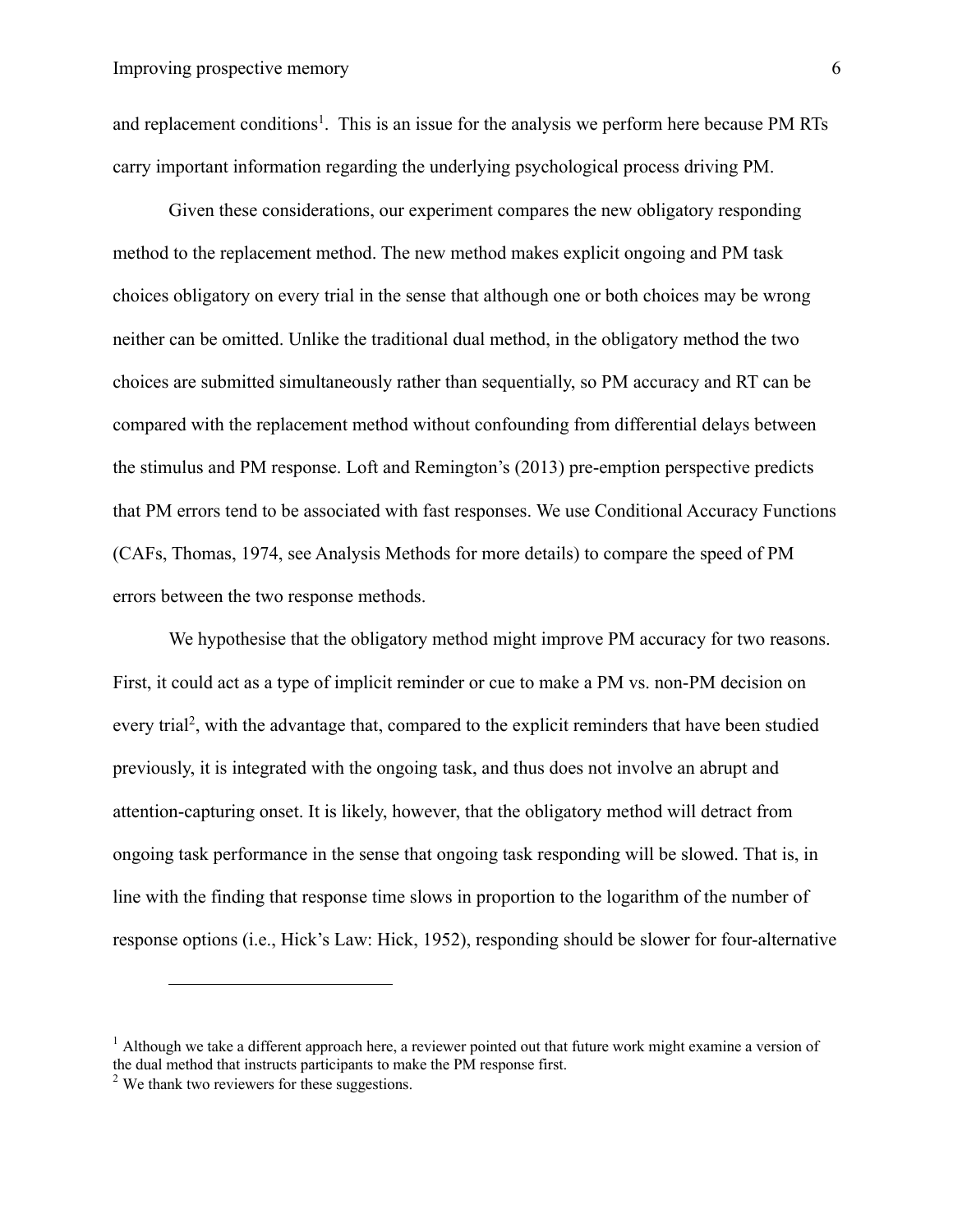obligatory responses than three-alternative replacement responses. To check these possibilities, we examine the impact of response method on ongoing-task RT and accuracy.

A second potential reason for improvement in PM is that obligatory responding promotes integration between the ongoing and PM tasks. Better coordination between PM intentions and ongoing task demands, particularly with respect to overlap between responses, has been found to improve performance (Marsh, Hicks, & Watson, 2002; Rummel, Wesslein, & Meiser, 2017). Also, our PM paradigm shares characteristics with dual-task paradigms, so measures that reduce dual-task costs may be beneficial. Janczyk and Kunde (2020) proposed that dual-task costs reduce when response goals are coordinated, and that practice-related declines in dual-task costs arise from the fusion of initially distinct goals to a single goal. To the degree that obligatory responding promotes task integration, improvements may also be expected due to avoiding task switching, which increases RT's and error rates relative to repeating the same task (e.g., Monsell, 2003; Kiesel et al., 2010). Given the key role of practice in these mechanisms we examined the performance of our participants over two sessions.

# **Method**

# **Participants**

A total of 36 students from the University of Newcastle, Australia, participated for partial course credit. All participants were native speakers of English. The number of participants was informed by previous research which used similar testing paradigms (e.g., Strickland et al., 2020).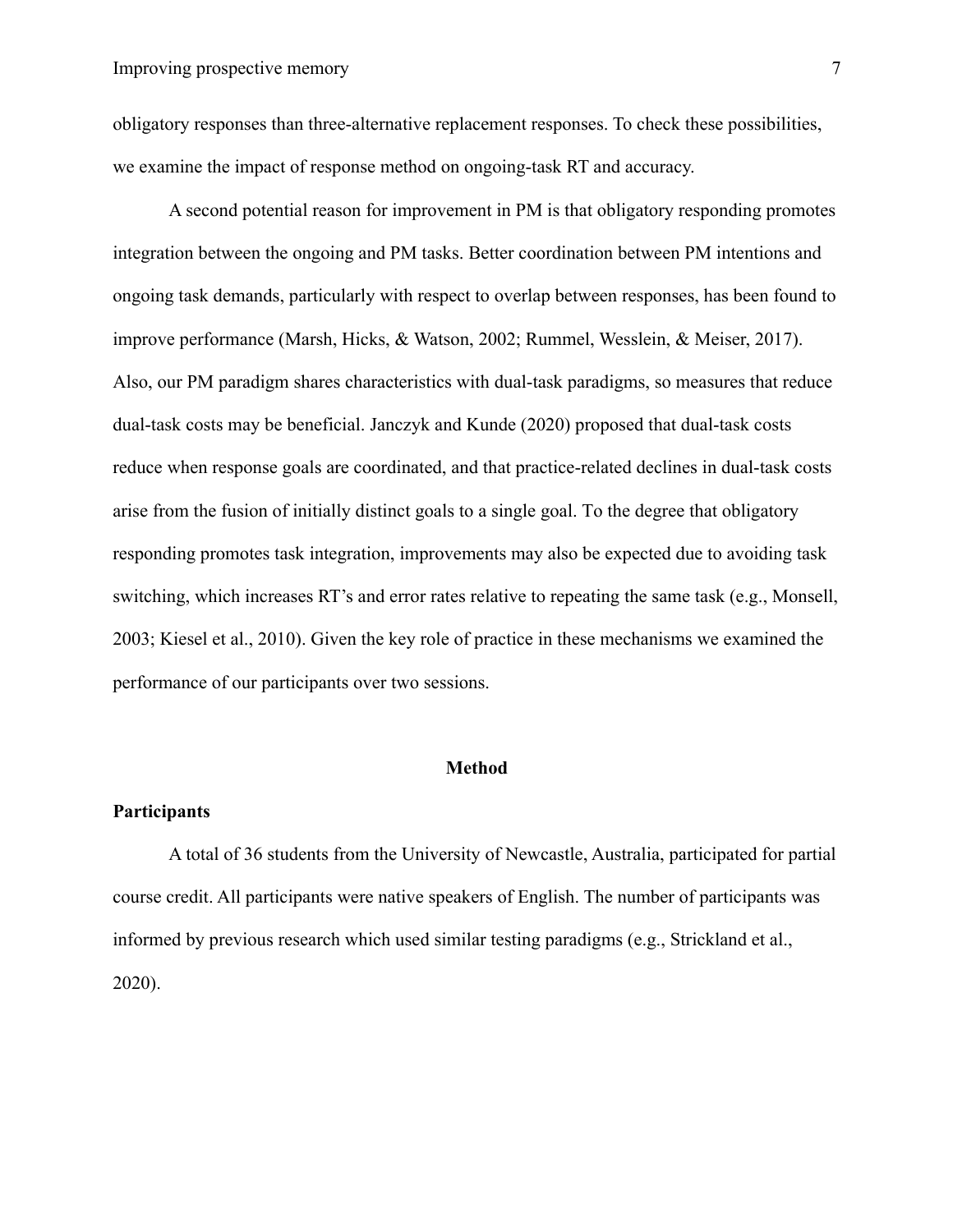# **Materials**

Experimental stimuli consisted of 924 words and 924 nonwords. Words and frequency counts were obtained from the Sydney Morning Herald word database (Dennis, 1995). Written frequency ranged between 2 and 6 per million, with low frequencies chosen to make the task more difficult. Difficult nonwords were created by substituting vowels of existing English words until no match was found in the word database (e.g., "chaotic" became "chaetic"). Word and nonword lists also excluded words found in the Google database of offensive English words.

Stimulus colour was used as the PM cue. To avoid confusion of PM cues across conditions, we used a unique colour palette of four stimulus colours in each condition (with the palettes randomly selected without replacement from a pool of three palettes in each session). From each palette, one randomly selected colour was used exclusively for PM trials as the PM cue, while non-PM trials used the remaining three colours, randomly selected on each trial.

# **Design**

The experiment consisted of 1848 trials, of which 828 were non-PM words, 828 were non-PM nonwords, 96 were PM words, and 96 were PM nonwords. Stimuli never repeated. PM cues appeared on 11% of trials.

Participants performed two sessions separated by one to two days. Each session contained four obligatory and four replacement response blocks of 113 trials. Condition order was counter-balanced between participants and across sessions<sup>3</sup>. PM cues occurred on 6 word

 $3$  A reviewer questioned whether, because of the within-subjects manipulation, the obligatory method interfered with performance in the replacement condition. In supplementary materials we show that in a between-subject comparison of response methods in the first half of session 1, both methods showed a similar decrease in PM misses down to ~11%. Replacement PM misses remained at this level for the remainder of the experiment, whereas obligatory PM misses continued to decrease. Hence, the results are not consistent with poorer performance in the replacement responding being due to interference from the obligatory responding.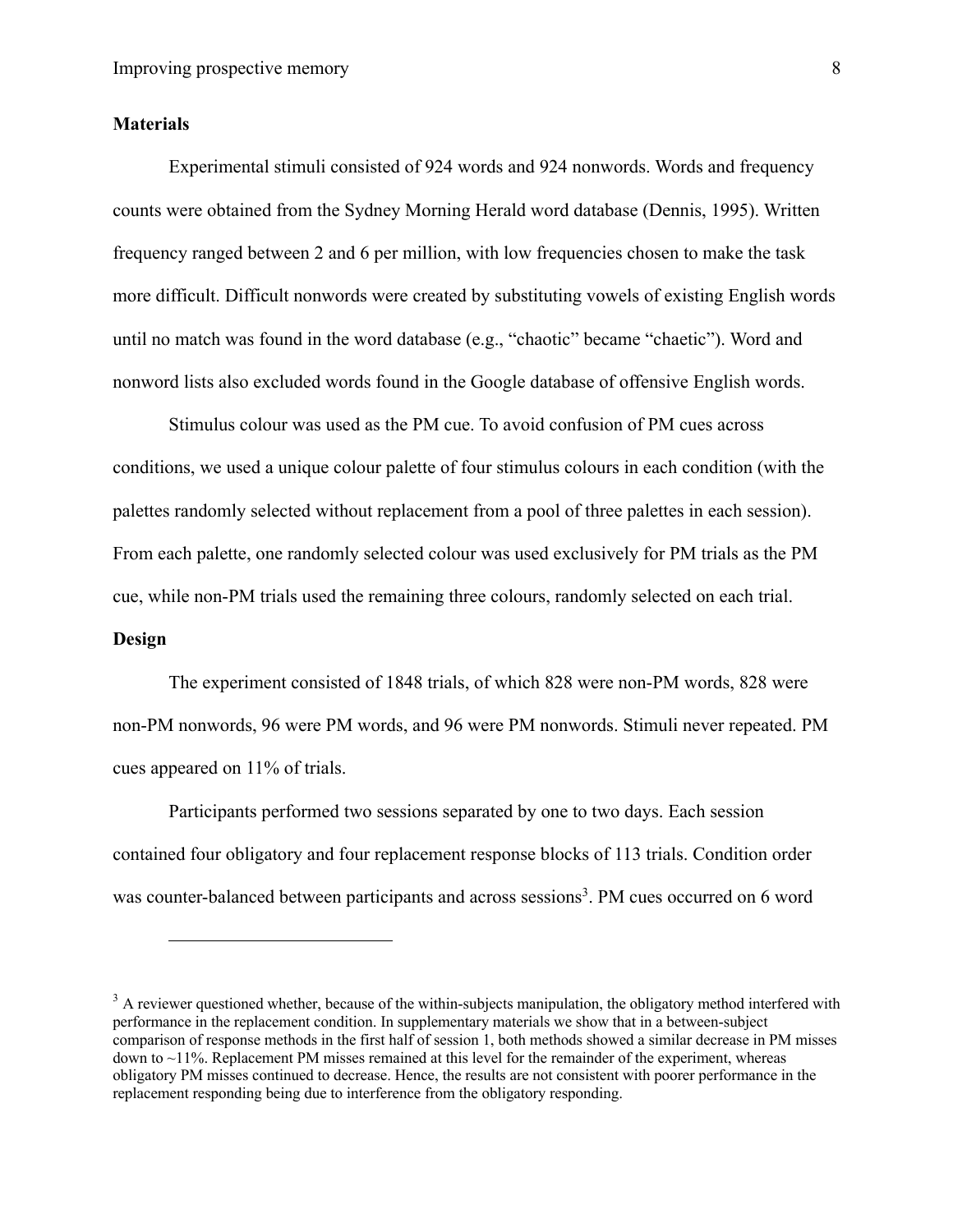and 6 nonword trials in each block. The first five trials in each block were non-PM word and nonword filler trials to delay the onset of the first PM trial.

Participants performed a three-minute distractor task (single-digit division math questions) after each set of response instructions and before the task commenced to further ensure a delay before the first block pertaining to these instructions.

# **Procedure**

Participants received spoken and written instructions explaining the lexical decision and PM task. In the replacement condition, participants were instructed to indicate whether the string of letters that appeared on the screen formed a word or a nonword by pressing the 's' or 'd' keys, but on trials where the string of letters was presented in the PM target colour to instead press the 'j' key. In the obligatory response condition, participants were instructed to press one of four keys ('s','d','j','k') assigned to each of the four possible responses: the letter string is a word in the PM target colour; the letter string is a word not in the PM target colour; the letter string is a non-word in the PM target colour; the letter string is not a non-word not in the PM target colour. The mapping of keys to responses was counterbalanced between subjects, with the location of the ongoing task response keys and PM response keys switched between left and right, and the location of word and non-word response keys within ongoing and PM tasks (for the obligatory method) switched between left and right, as a function of participant number. Participants were instructed to respond as quickly and accurately as possible.

Participants performed a practice block of 20 non-PM lexical decision trials at the start of each session with an equal number of word and non-word stimuli.

Each trial started with a 500ms presentation of a fixation cross, followed by a 250ms blank screen. The stimulus letter string was then displayed and remained visible until the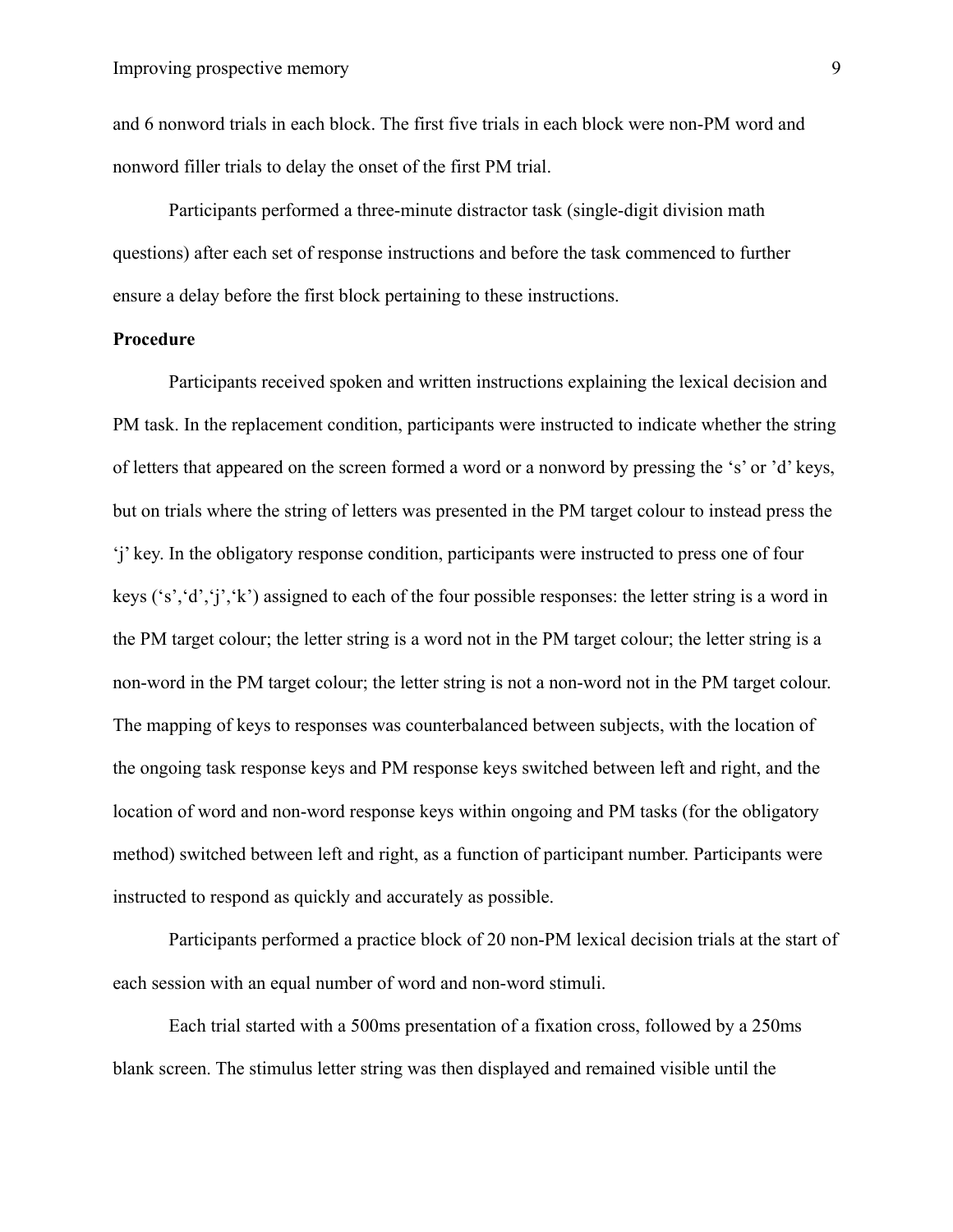participant pressed a response key. A 500ms interval followed each trial, during which the screen remained blank.

Participants were given self-paced breaks between each block and each condition.

# **Analysis Methods**

We excluded all data from one participant due to a pattern of excessively long RTs (up to 52s). Additionally, we excluded four blocks of trials from three other participants with lexical decision accuracy at or below chance levels  $(<60\%)$ . We also excluded any trial with an RT greater than 5s, and the first two trials of each block as practice trials. In total 4.5% of trials were excluded from analysis. This excluded 3.24% of all PM trials. Raw data are provided at OSF

We conducted mixed effects model analyses using the R programming language (R Core Team, 2020) and the 'lme4' package (Bates, Mächler, Bolker, & Walker, 2015). These models included participant as a random intercept term. We report two distinct sets of mixed models in the two subsequent sections. The first set focused on PM performance. Pressing any PM key was scored as correct on PM trials – the one "PM" key for the replacement condition, and either the "PM word" or "PM non-word" key for the obligatory condition. The models included fixed effects for response condition (Replacement, Obligatory), stimulus type (word, non-word), and testing day (one, two). A second set of models focused on lexical decision performance. In the obligatory condition, a correct lexical decision response could be submitted with either the non-PM keys or the PM keys, permitting us to examine lexical decision performance on both PM and non-PM trials. Thus, our second set of models included the same fixed effects to the first set, with one exception: a "trial-type" factor (Replacement non-PM, Obligatory non-PM, Obligatory PM) was substituted for the two-level response condition factor. Replacement non-PM includes all lexical decision trials in the replacement condition with no PM target. Obligatory non-PM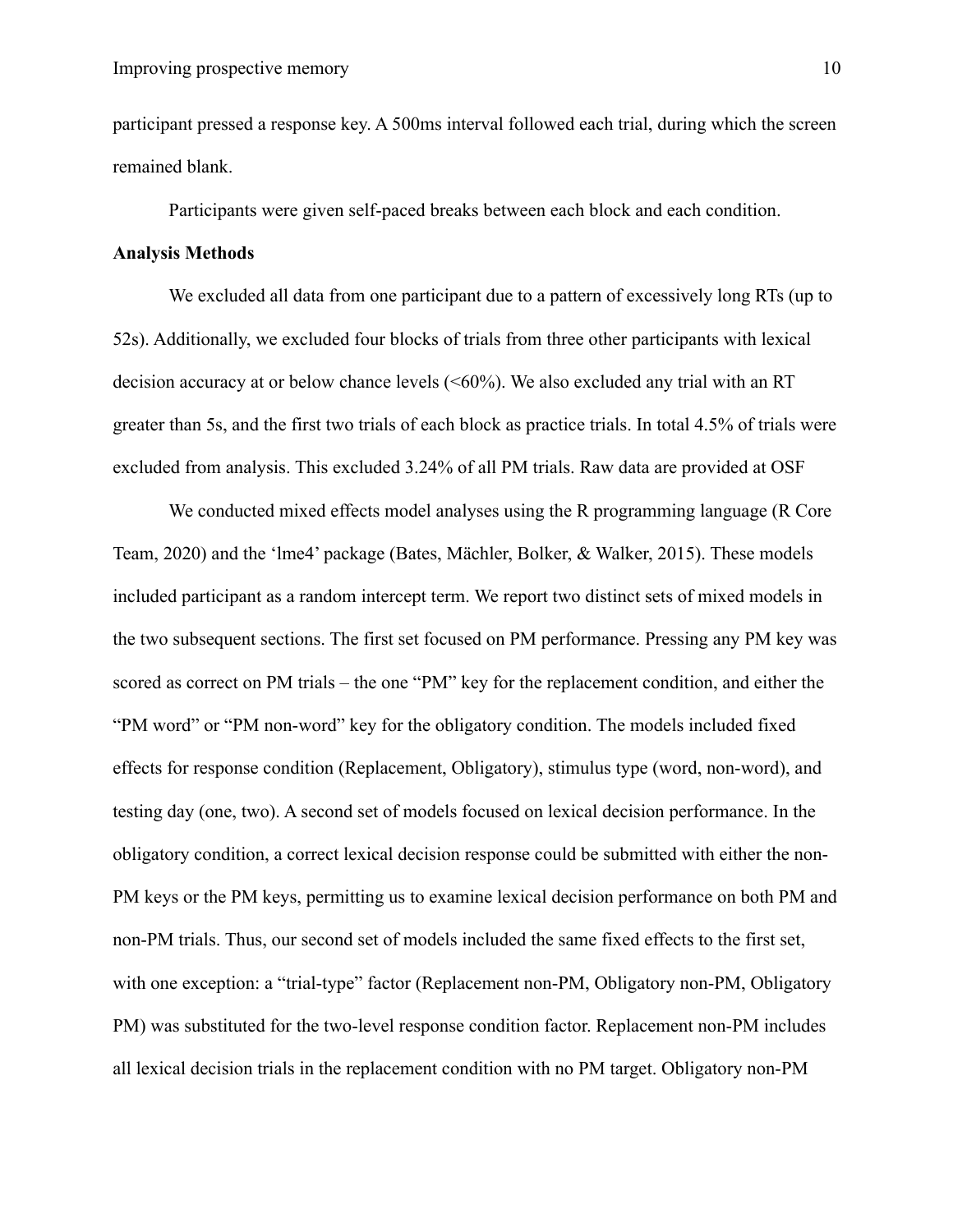includes all lexical decision trials in the obligatory condition where PM targets are not present. Obligatory PM includes all lexical decision trials in the obligatory condition where PM targets are present.

To analyse accuracy, we fit generalised linear mixed models with a probit link function to binary accuracy data. To analyse RT, we fit linear mixed effects models to participant mean RTs. In the results we focus on using these models to test whether the obligatory response method facilitated or impeded performance in the ongoing lexical decision and PM tasks. Effect sizes are reported in terms of Cohen's *d*. Full details of all analyses are provided in the supplementary materials, with those most relevant to the aims of the paper reported in the results section. All reported effects are significant unless stated otherwise.

We used Conditional-Accuracy Functions (CAFs: Thomas, 1974) to investigate the causes of differences in PM accuracy between response methods. CAFs plot the probability of an error as a function of overall speed by ordering trials on RT, dividing them into a set of equalsized bins, calculating the error rate for each bin, and plotting it as a function of the of the mean RT in the bin. We constructed CAFs based on PM trials, plotting PM error (i.e., PM miss) rates using 8 bins, with separate functions for replacement and obligatory responding on days one and two. Responding dominated by fast errors has a decreasing CAF and responding dominated by slow errors has an increasing CAF.

#### **Results**

#### **Prospective Memory Task**

The effect of response method on PM accuracy differed between sessions (Figure 1). In the first session, the proportion of PM misses did not significantly differ between response methods, whereas in the second session there were substantially fewer misses with the obligatory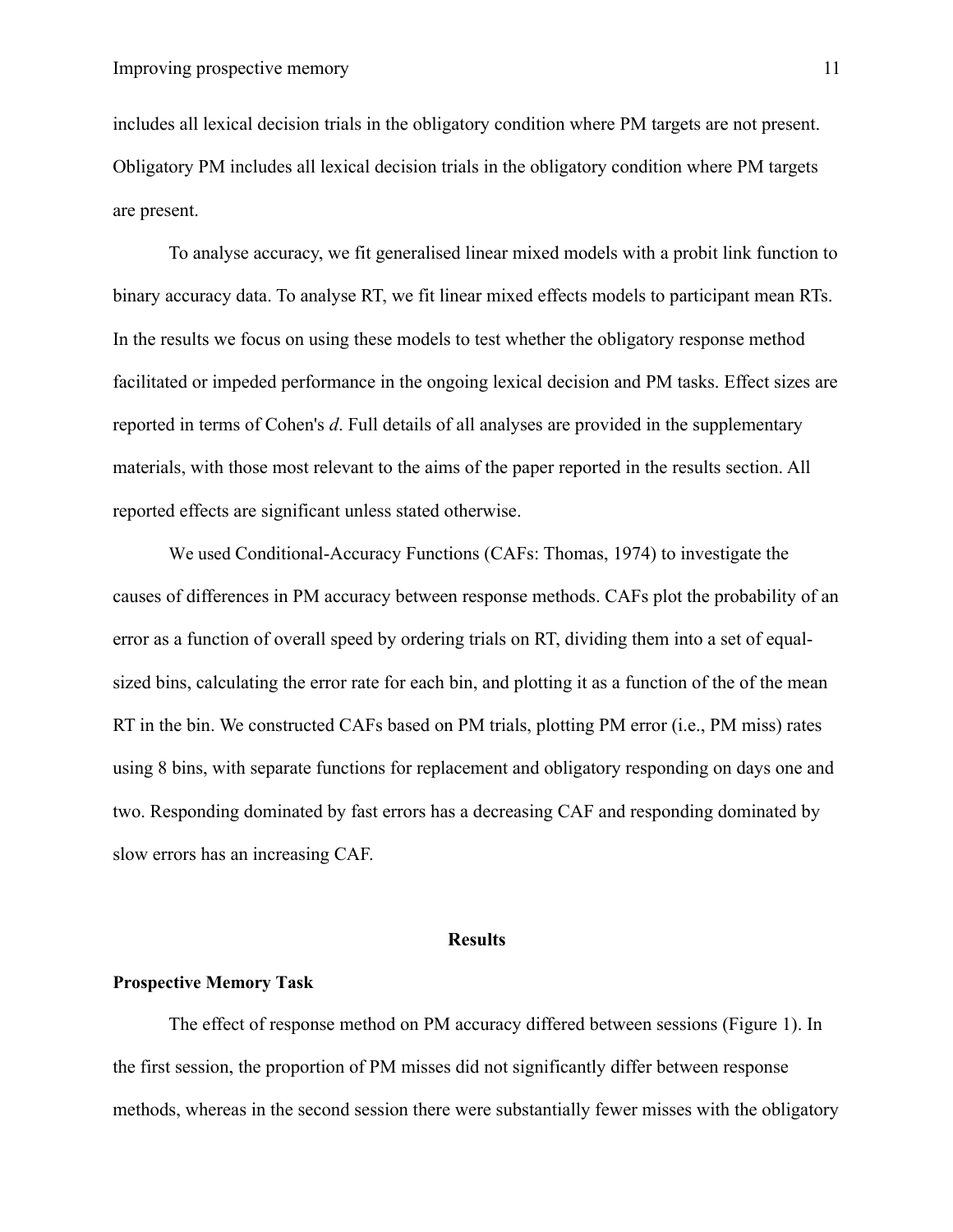method<sup>4</sup>. However, from an individual-differences perspective, 27% of participants in the first session gained an immediate benefit from using the Obligatory method (Figure 2), where "immediate benefit" was defined as having an initial proportion of PM misses as low as (or lower than) the proportion of PM misses observed in session 2. As a cohort, these participants already had fewer PM misses (4.2%) in session 1 than the group average in session 2 (7%) and substantially fewer PM misses than the other participants (19.4%) in session 1. Furthermore, despite such low PM Miss rates in session 1 using the Obligatory method, this cohort's PM Miss rates in session 1 using the Replacement method (16%) were not significantly lower than other participants,  $t(14.8) = -0.31$ ,  $p = 0.76$ . Response method had a more uniform effect on PM-task RTs (Figure 3): mean correct RT was slower for the obligatory method in both session one and session two. RTs in the obligatory condition decreased substantially more across sessions than in the replacement condition.

We also investigated the effect of response method on PM task performance using Conditional Accuracy Functions (CAFs: Thomas, 1974), which show how the probability of an error changes with overall RT. Figure 4 shows that PM misses in the obligatory condition were predominantly fast, whereas in the replacement condition they were predominantly slow, especially in session one. While both response methods led to a modest reduction in the proportion of PM misses at RTs greater than 600ms in session two, there was a much more

 $^{4}$  A reviewer suggested that the observed improvement is due to consolidation of motor skills between sessions (e.g., Walker et al., 2002). However, given that 27% of participants achieved a level of performance in the first session greater than the group performance in the second session without the benefit of motor consolidation (see supplementary materials for details) it is more likely that the group differences between sessions reflect individual differences in multitasking ability and the amount of practice required to benefit from use of Obligatory response method. Hence, although consolidation may have played a role it was not the only factor. Motor-skill learning may also have contributed to the reduction in speed differences between the two response methods in the second session as Hick's Law slowing is known to reduce with practice (Davis, Moray, & Treisman, 1961; Hale, 1968; Wifall, Hazeltine, & Mordkoff, 2016).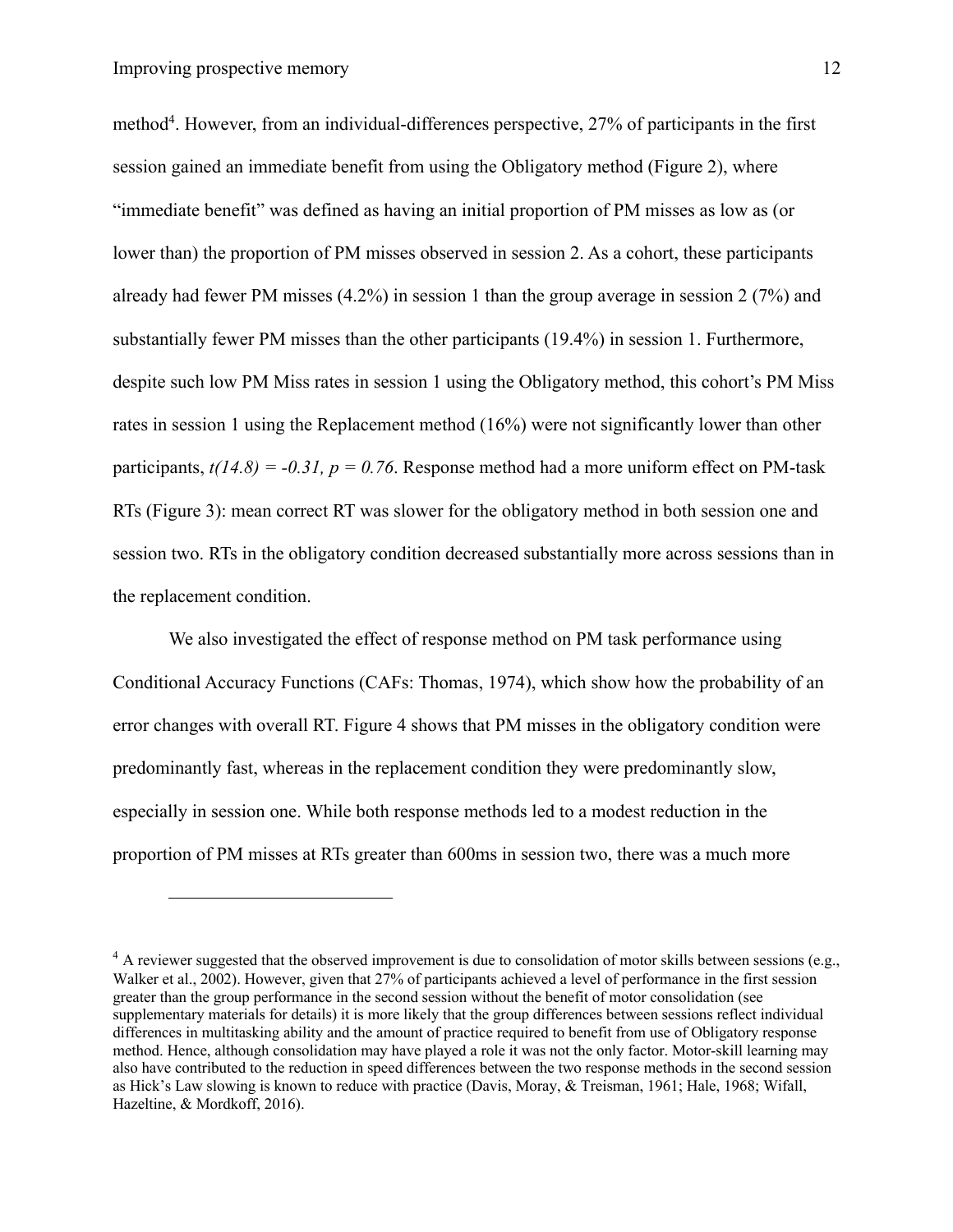marked reduction in fast PM misses in the obligatory condition between sessions, indicating a reduction in faster errors.

# **Lexical Decision Task**

This section focuses purely on lexical decision performance and is not conditional on PM performance. On word trials, lexical decision accuracy (Figure 5) did not significantly differ between replacement non-PM, obligatory non-PM, and obligatory PM trials. For brevity, we do not distinguish between PM hit and PM miss trials as there was no significant difference in lexical decision performance between the two. For non-word trials, accuracy did not differ between replacement non-PM and obligatory non-PM trials but was lower for obligatory PM trials. Mean correct RTs for obligatory non-PM trials were slower than replacement non-PM trials for both non-words and words (Figure 6). Mean RT was even slower on obligatory PM trials for both non-words and words. As with PM responses, RTs in the obligatory condition decreased more across sessions than in the replacement condition.

# **Discussion**

Obligatory responding was effective in increasing PM accuracy after practice, producing a PM miss rate in the second session that was less than half that of the replacement method. This improvement was achieved even though the overall level of PM misses was low, with the average obligatory PM miss rate reduced to little more than 6% in the second session, much lower than has been reported in any earlier study comparing response methods. In the remainder of the paper, we discuss potential explanations for the reduction in PM misses and directions for future research.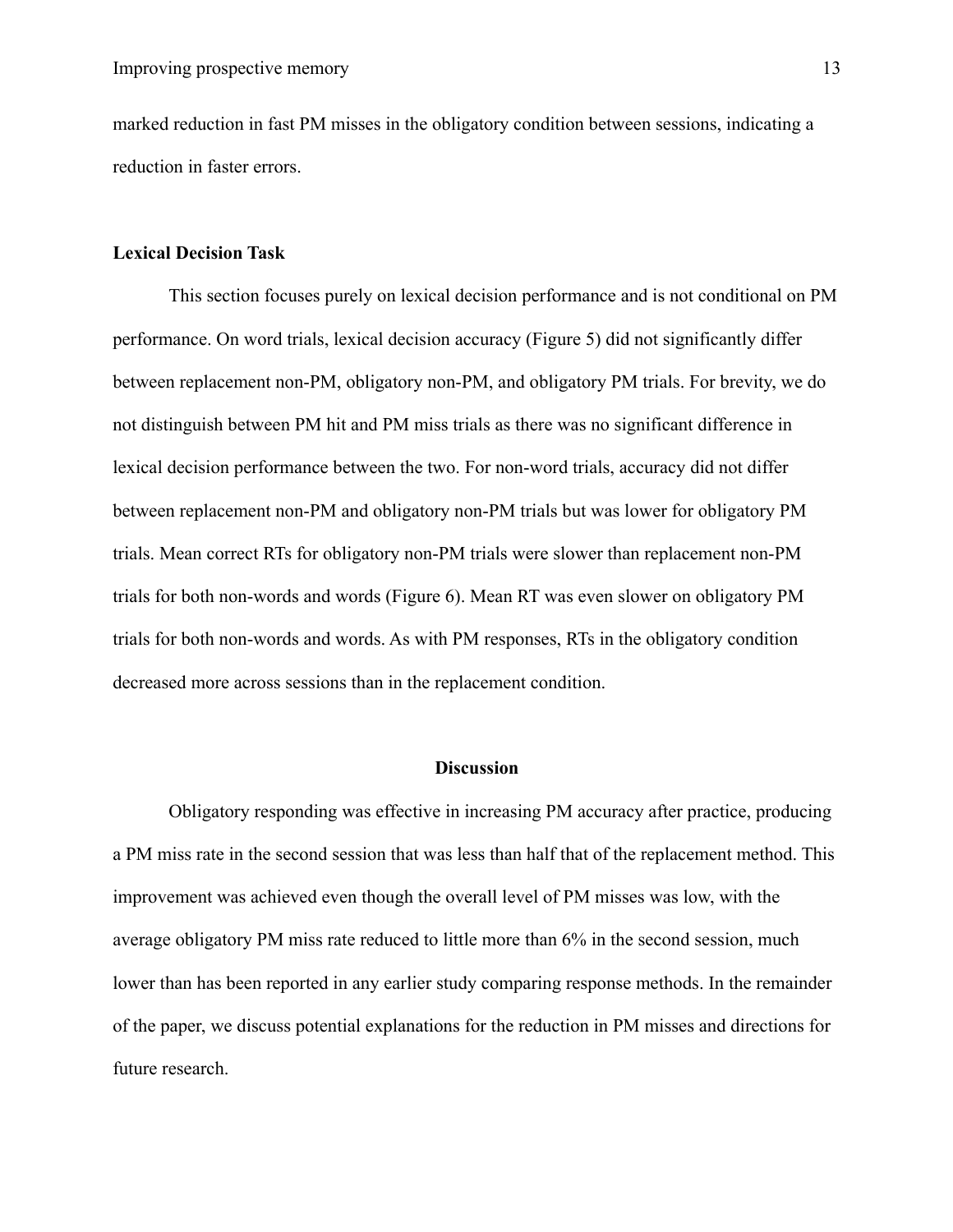The obligatory response method may provide an implicit reminder that becomes more effective with practice. Guynn et al. (1998) found that reminders are most effective when they present both the PM cue and response, with reminders involving the PM response alone being less effective and reminders of the PM cue alone being ineffective. They proposed that reminders with both cue and response are effective because they strengthen the cue-action association, so that the PM cue is more likely to lead to retrieval of the PM response (see also Vortac et al.1995, in the context of air traffic control). In this view, the small benefit to PM accuracy from the PMresponse-only reminders observed by Guynn et al. (1998) was likely mediated by the implicit rehearsal of the association of the (reminded) PM response to the PM cue. It is possible that, in learning to use a different button pair to signal a PM response under the two different withinsubject conditions in the current study, participants rehearsed and hence strengthened the association between the PM response and the PM cue to a greater degree in the obligatory compared to replacement condition, because the PM response was relevant to every trial for the obligatory condition as compared to potentially every trial for replacement, and that increased the effectiveness of the PM response as a retrieval cue (reminder).

Practice with the obligatory method may also be beneficial because it enables participants to better integrate the PM and ongoing tasks task when using the obligatory response method (Janczyk & Kunde, 2020; Marsh et al., 2002; Rummel et al., 2017). This could also have the benefit of reducing the costs of switching between the different tasks (Monsell, 2003). It has been proposed that practice with "bivalent" stimuli with two attributes (each relevant to a different task) reduces task-switch costs by binding together the attributes into a single "compound cue" (Arrington & Logan, 2004; Kahneman, Treisman & Gibbs, 1992; Schumacher et al., 2018). Obligatory responding is likely to encourage the formation of compound cues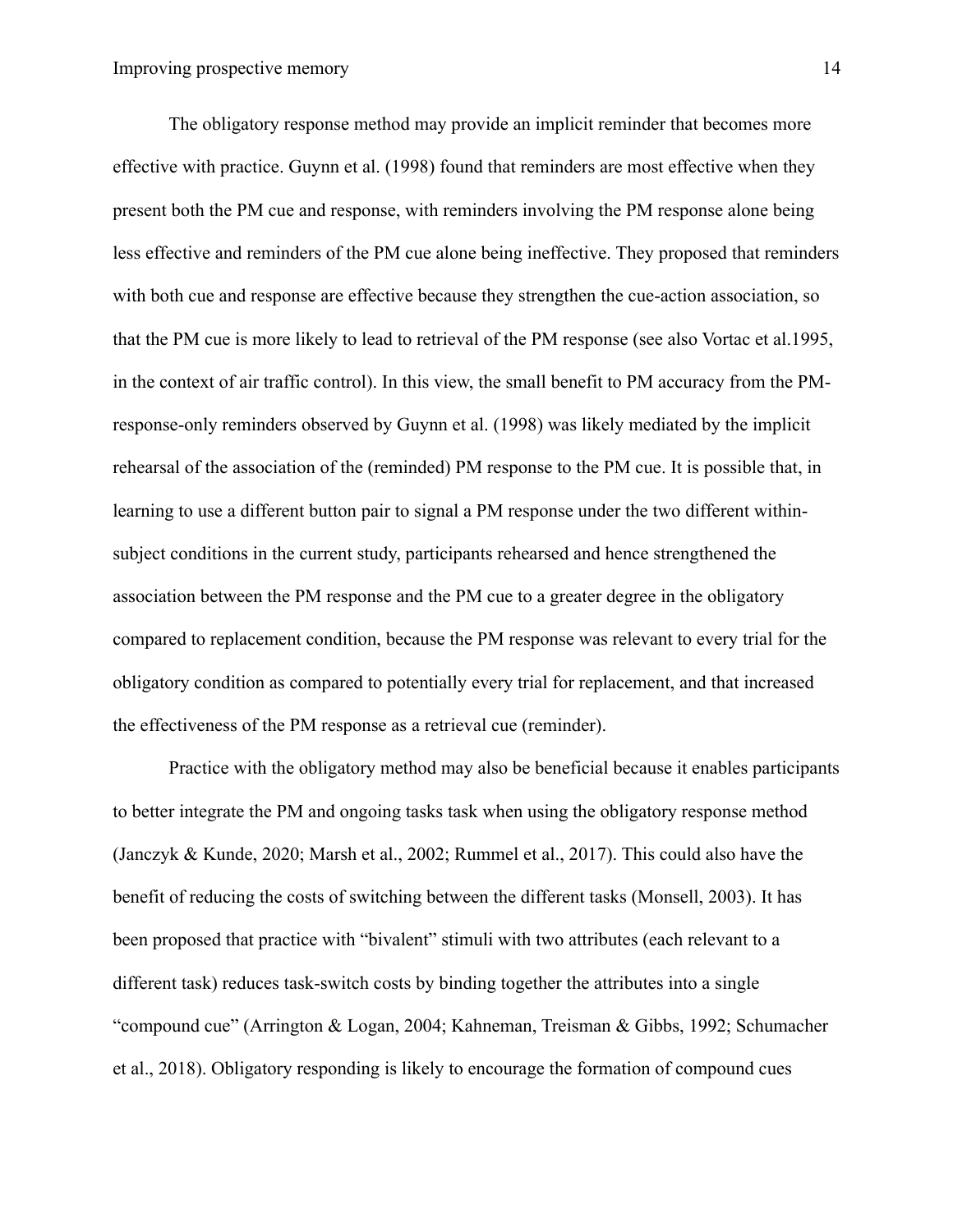because it explicitly requires participants to associate different pairs of attributes (e.g., a particular colour and type of letter string) with each response<sup>5</sup>. Integration of tasks (potentially through compound cues) provides a more plausible mechanism than reminders to account for the observed between-sessions learning effect, as it is unclear why reminders would require such a relatively long timescale (>800 trials) to elicit a reminder effect compared to previous studies (e.g., Gilbert, 2015a). However, an important caveat is that if the learning effect does indeed reflect PM-ongoing task unification, it was observed between sessions rather than within sessions, and we did not predict this in advance as it was not clear *a priori* on what time scale learning would emerge.

A third possibility is that the slowing associated with the obligatory method having more response options is itself efficacious for improving PM accuracy through a speed/accuracy tradeoff. However, strategic slowing by increasing response-caution has not been found to improve PM accuracy with traditional response methods (Anderson et al., 2018; Strickland et al., 2020). Further, it is unlikely that slowing by itself can explain all of the reduction in PM misses, as the large improvement in obligatory PM accuracy between sessions 1 and 2 was accompanied by a substantial speeding in RT. Deeper insight into this issue is provided by considering our finding on the speed of PM misses from the perspective of evidence-accumulation models of choice accuracy and RT, which provide a detailed explanation of speed/accuracy tradeoff in

<sup>&</sup>lt;sup>5</sup> A reviewer noted that integration of tasks bears some resemblance to the concept of "focality", defined as the degree of overlap in processing requirements between the ongoing and PM tasks, in the sense that obligatory method introduced an overlap between ongoing task responding and PM task responding, and that like performance in our obligatory condition (at least in the second session) PM accuracy is often at ceiling in focal tasks. The PM task is the current study (respond to stimuli color) was non-focal to the ongoing lexical decision task, thus one interesting avenue for future research would be to investigate whether the obligatory response method can also further benefit already focal PM tasks, at least if they can be made sufficiently difficult that there is headroom for improvement.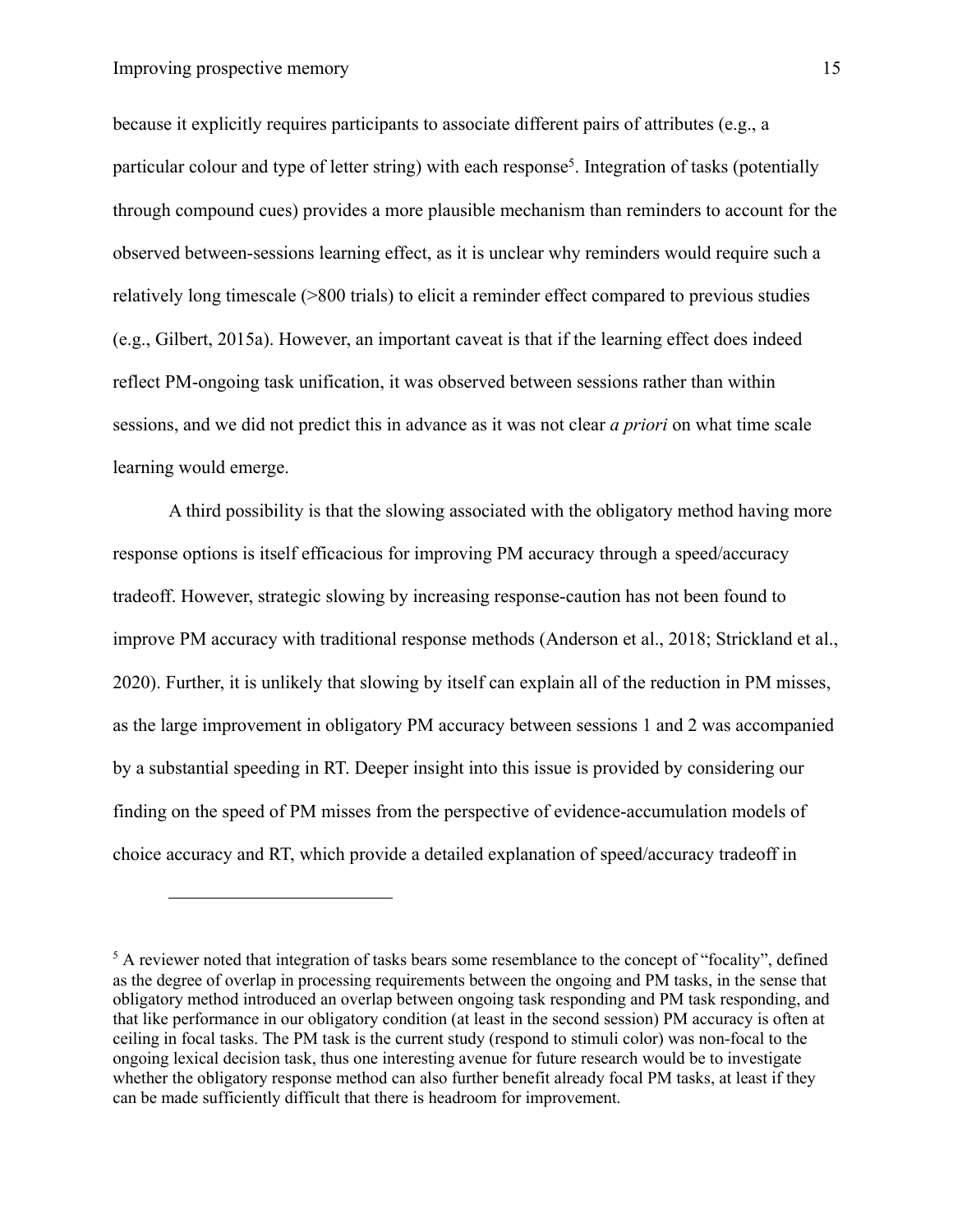# Improving prospective memory 16

terms of cognitive and neural processes (see Donkin & Brown, 2018, for a review) and have been applied extensively to PM paradigms (e.g., Boywitt & Rummel, 2012; Horn, Bayen & Smith, 2011; Heathcote et al., 2015; Strickland et al., 2018, 2020).

Evidence accumulation models identify two types of errors, "response-speed" errors and "evidence-quality" errors, which both occur to varying degrees in most decision tasks (Damaso, Williams, & Heathcote, 2020). Evidence-quality errors tend to be slower than correct responses, and they arise because of faulty evidence favoring the wrong response. We found that these slow errors predominated on PM trials in the replacement condition. Evidence-quality errors cannot be avoided by trading speed for accuracy, as taking longer to respond only magnifies the effect of the faulty evidence, consistent with previous findings with the replacement method (Anderson et al., 2018; Strickland et al., 2020). One potential reason for such errors is that the replacement method encourages separate task-sets for the ongoing and PM task, leading to a failure to attend to the PM cue on some trials, and hence low-quality evidence.

In contrast, response-speed errors tend to be faster than correct responses, and they arise because insufficient evidence is collected before a response is made. We found that these fast errors predominated on PM trials in the obligatory condition. Response-speed errors act in the same way as Loft and Remington's (2013; but also see finding by Ball et al., 2021) pre-emption mechanism and can be ameliorated by trading speed for accuracy. If the advantage for obligatory responding was due to a speed/accuracy tradeoff it would be expected to have fewer fast errors than replacement responding, but we found the exact opposite. However, the predominance of fast PM errors does raise the intriguing possibility that, contrary to previous finding with traditional replacement responding, slowing may be effective in increasing obligatory PM accuracy. Indeed, the gains from this approach might be substantial, particularly in high-stakes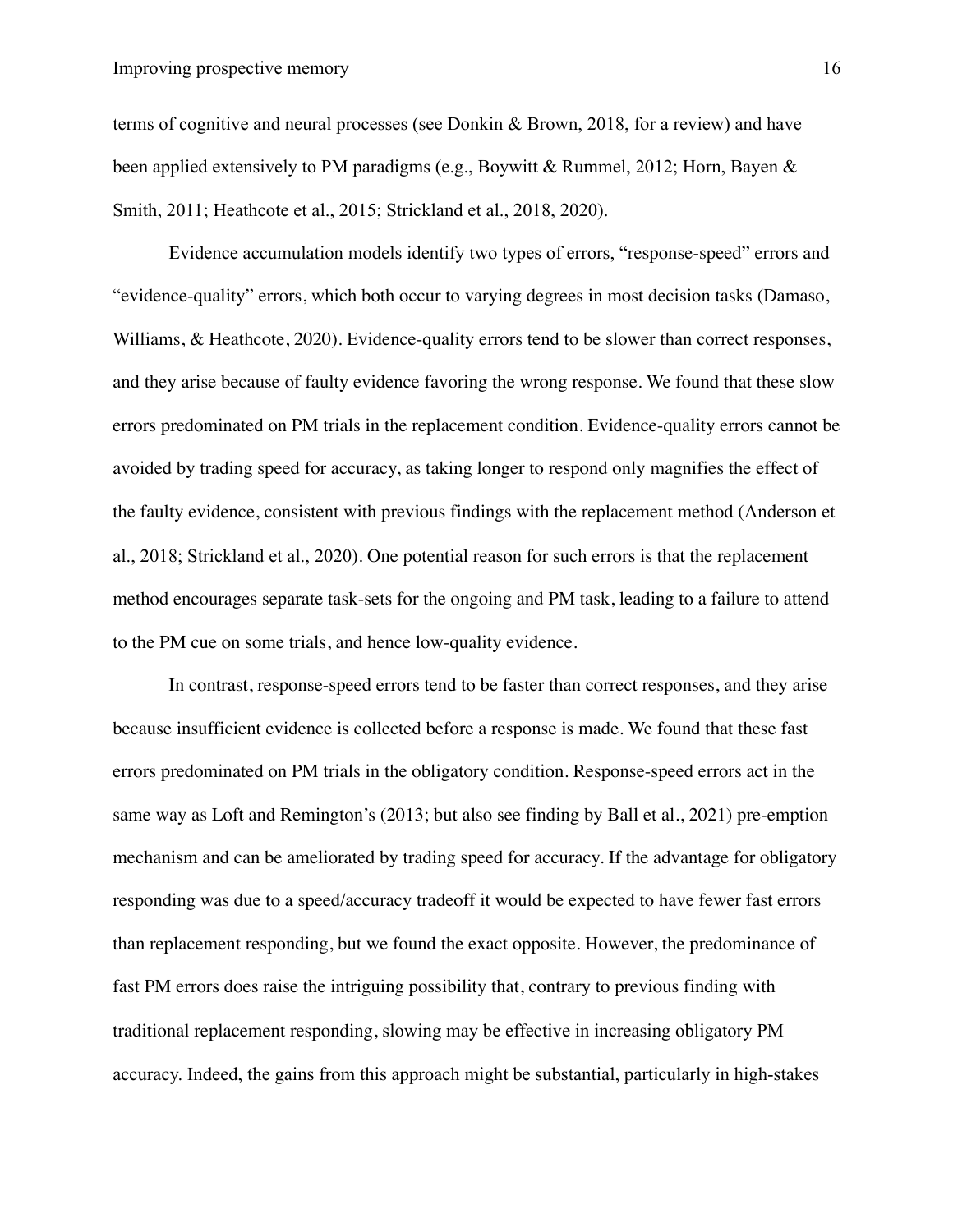scenarios where any PM error might be disastrous, as we found that the slowest half of obligatory responding (greater than  $\sim$  0.75s) PM misses consistently occurred at only 2%, four times less than the level of replacement PM misses at any speed. Although this avenue for further improvement is promising, it might not be appropriate in applications where fast ongoing-task responses are required (Loft et al., 2019). The same limitation is applicable to obligatory responding in general, in that both ongoing task RT and PM RT were slowed, although this disadvantage relative to traditional (replacement) response methods does decrease with practice. Further research might examine whether extended practice can sufficiently reduce this disadvantage of the obligatory response method. In any case, we believe that the wide applicability of obligatory responding to human-computer interfaces that can be used to flexibly automate many different courses of action based on simple key presses is likely to make it useful in at least some scenarios. Past research has shown that reminders or contextual cues set to notify individuals when a PM cue is present (or could possibly be present) can decrease and even eliminate ongoing task slowing during other times in the PM retention interval (Bowden, Smith & Loft, 2021; Loft, Smith & Remington, 2013), but as described earlier, reminders that capture visual attention could be distracting.

To better understand the cognitive processes underlying the benefits of obligatory PM responding, it would be desirable to develop an evidence-accumulation model that can directly assess the prevalence and roles of response-speed and evidence-quality errors. Strickland et al.'s (2018) Prospective Memory Decision Control (PMDC) model of the replacement PM paradigm assumes a separate accumulation process (Brown & Heathcote, 2008) for each of the three possible responses. A straightforward extension would involve four accumulators, one for each of the four possible responses in the obligatory method. However, our preliminary explorations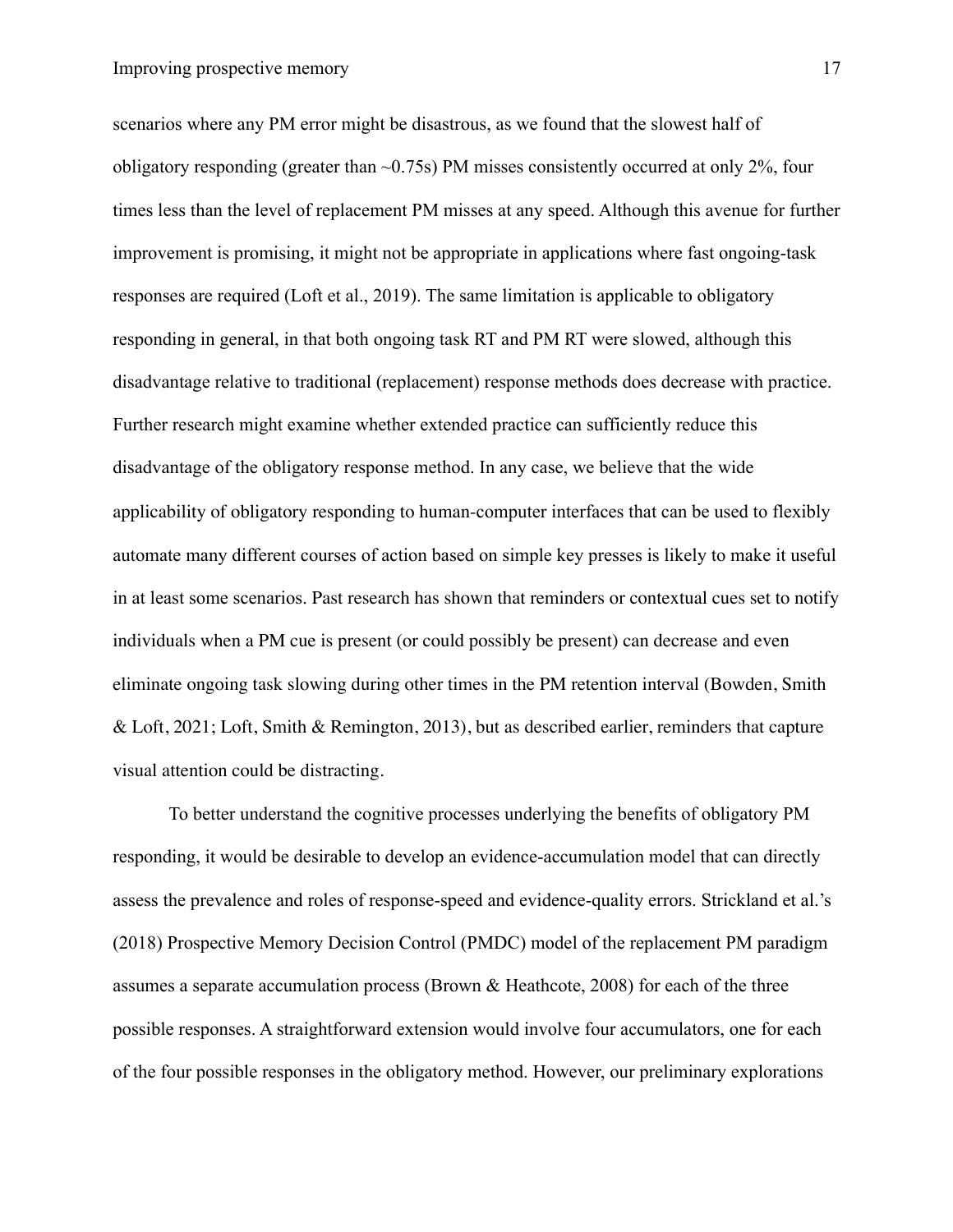have suggested the need for competitive mechanisms to account for Hick's Law effects. Recent developments have shown this is possible (van Ravenzwaaij et al., 2020) but make the extension of PMDC less straightforward, and so will be left to future work. In summary, the present work has established the potential practical utility of obligatory responding and ruled out simple speed-accuracy tradeoff as the reason why it is effective. However, further research is required to determine the roles of stronger associations between PM cues and PM responses, compound cues that avoid task switch costs, a unified representation of ongoing and PM task goals, or some combination of these and other mechanisms. An extension of Strickland et al's (2018) PMDC evidence accumulation model provides a promising avenue to better understand these mechanisms.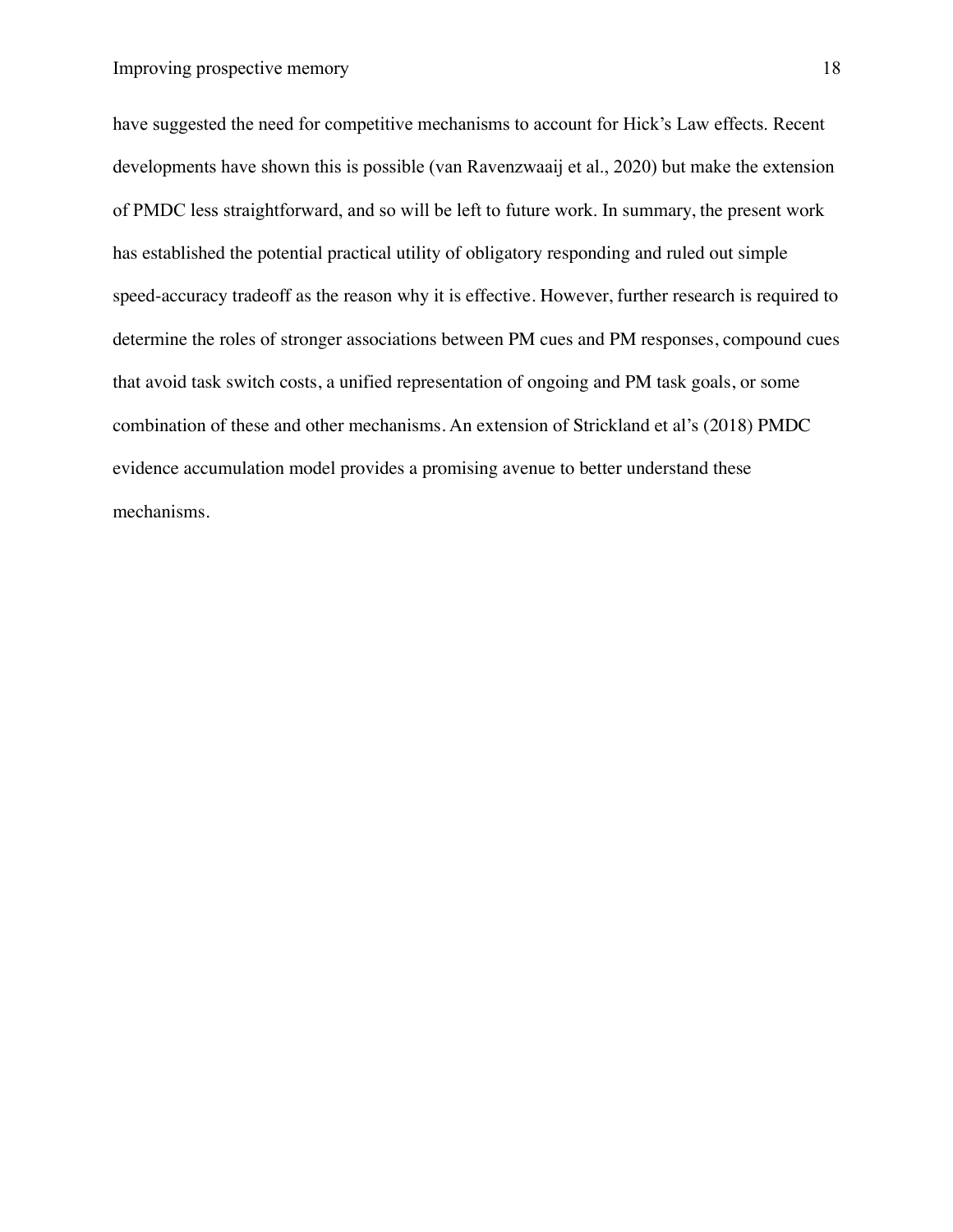# **References**

- Anderson, F. T., Rummel, J., & McDaniel, M. A. (2018). Proceeding with care for successful prospective memory: Do we delay ongoing responding or actively monitor for cues? *Journal of Experimental Psychology: Learning, Memory, and Cognition*, *44*, 1046-1050.
- Arrington, C. M., & Logan, G. D. (2004a). Episodic and semantic components of the compoundstimulus strategy in the explicit task-cuing procedure. *Memory & Cognition*, 32, 965– 978.
- Ball B. H., Vogel A., Ellis D. M., & Brewer G. A. (2021) Wait a second: Boundary conditions on delayed responding theories of prospective memory. *Journal of Experimental Psychology: Learning, Memory, Cognition*, *47*, 858-877.
- Bates D, Mächler M, Bolker B, Walker S (2015). "Fitting Linear Mixed-Effects Models Using lme4." *Journal of Statistical Software*, *67*(1), 1–48. doi: 10.18637/jss.v067.i01.
- Bisiacchi, P. S., Schiff, S., Ciccola, A., & Kliegel, M. (2009). The role of dual-response and taskswitch in prospective memory: Behavioural data and neural correlates. *Neuropsychologia*, 47(5), 1362–1373.
- Boehm-Davis, D. A., Durso, F.T., & Lee, J. D. (2015). *APA handbook of human systems integration*. Washington, DC: American Psychological Society.
- Bowden, V. K., Smith, R. E., & Loft, S. (2021). Improving prospective memory with contextual cueing. *Memory & Cognition*, *49*, 692–711.
- Boywitt, C. D., & Rummel, J. (2012). A diffusion model analysis of task interference effects in prospective memory. *Memory & Cognition, 40*, 70–82.
- Brown, S. D., & Heathcote, A. (2008). The simplest complete model of choice response time: Linear ballistic accumulation. *Cognitive Psychology*, *57*, 153-178.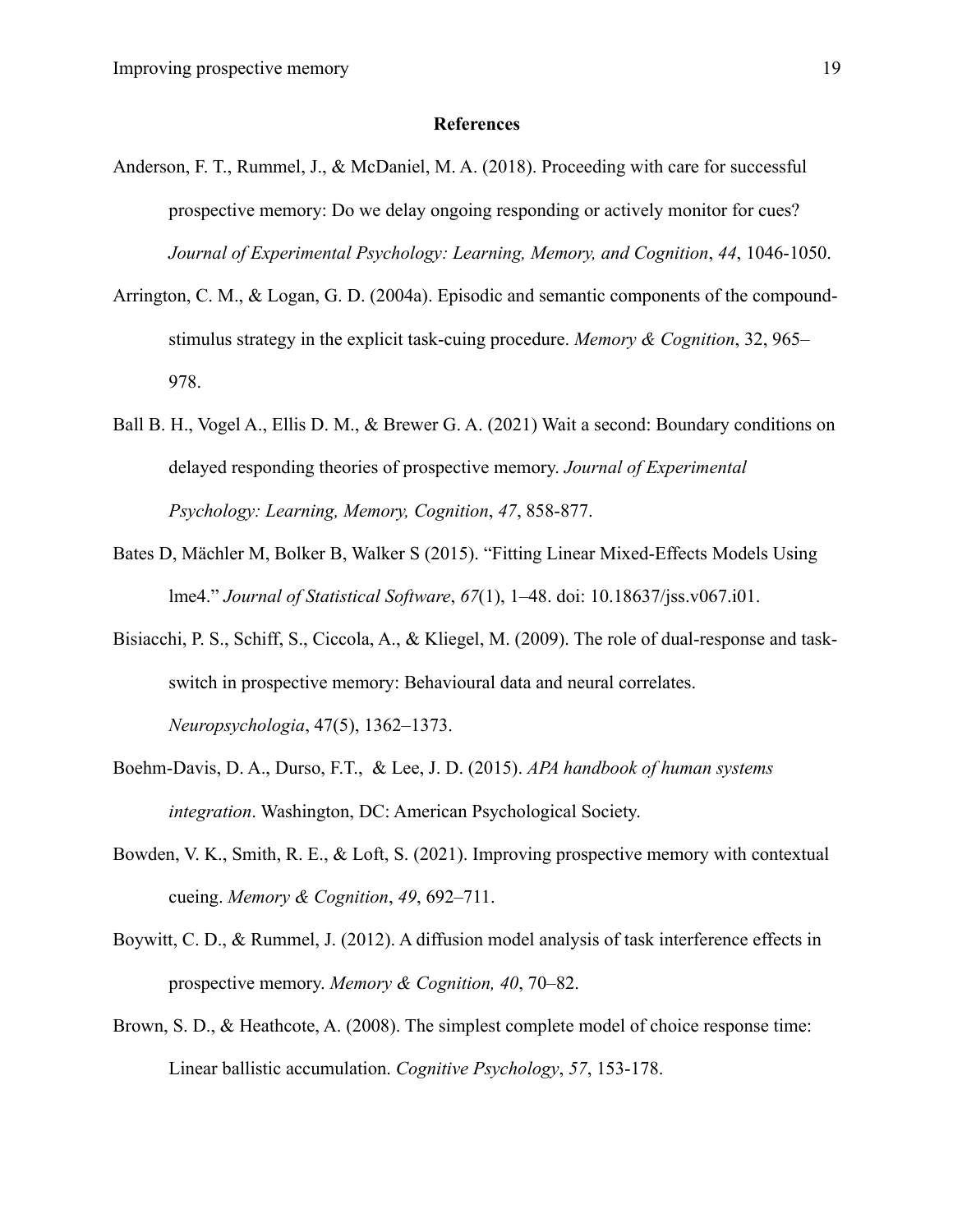- Chen, Y., Lian, R., Yang, L., Liu, J., & Meng, Y. (2017). Working memory load and reminder effect on event-based prospective memory of high-and low-achieving students in math. *Journal of learning disabilities*, *50*(5), 602-608.
- Damaso, K., Williams, P. & Heathcote, A. (2020). Evidence for different types of errors being associated with different types of post-error changes, *Psychonomic Bulletin & Revie*w, *27*, 435–440.
- Davis, R., Moray, N., & Treisman, A. (1961). Imitative responses and the rate of gain of information. *Quarterly Journal of Experimental Psychology*, *13*, 78-89.
- Dennis, S. (1995). The Sydney Morning Herald word database. In Noetica: Open forum (Vol. 1). Retrieved from http://psy.uq.edu.au/CogPsych/Noetica *Directions in Psychological Science*, 21, 215–220.

Dismukes, R. K. (2012). Prospective memory in workplace and everyday situations. *Current*

- Donkin, C., & Brown, S. D. (2018). Response Times and Decision-Making. In E.-J. Wagenmakers (Ed.), *The Stevens Handbook of Experimental Psychology and Cognitive Neuroscience* (4 ed., Vol. 5).
- Einstein, G. O., & McDaniel, M. A. (2005). Prospective memory: Multiple retrieval processes. *Current Directions in Psychological Science*, 14, 286–290.
- Einstein, G.O., McDaniel, M.A., Richardson, S.L., Guynn, M.J., & Cunfer, A.R. (1995). Aging and prospective memory: Examining the influences of self-initiated retrieval processes. *Journal of Experimental Psychology: Learning, Memory and Cognition*, 21, 996–1007.
- Finstad, K., Bink, M., McDaniel, M., & Einstein, G. O. (2006). Breaks and task switches in prospective memory. *Applied Cognitive Psychology, 20*, 705–712.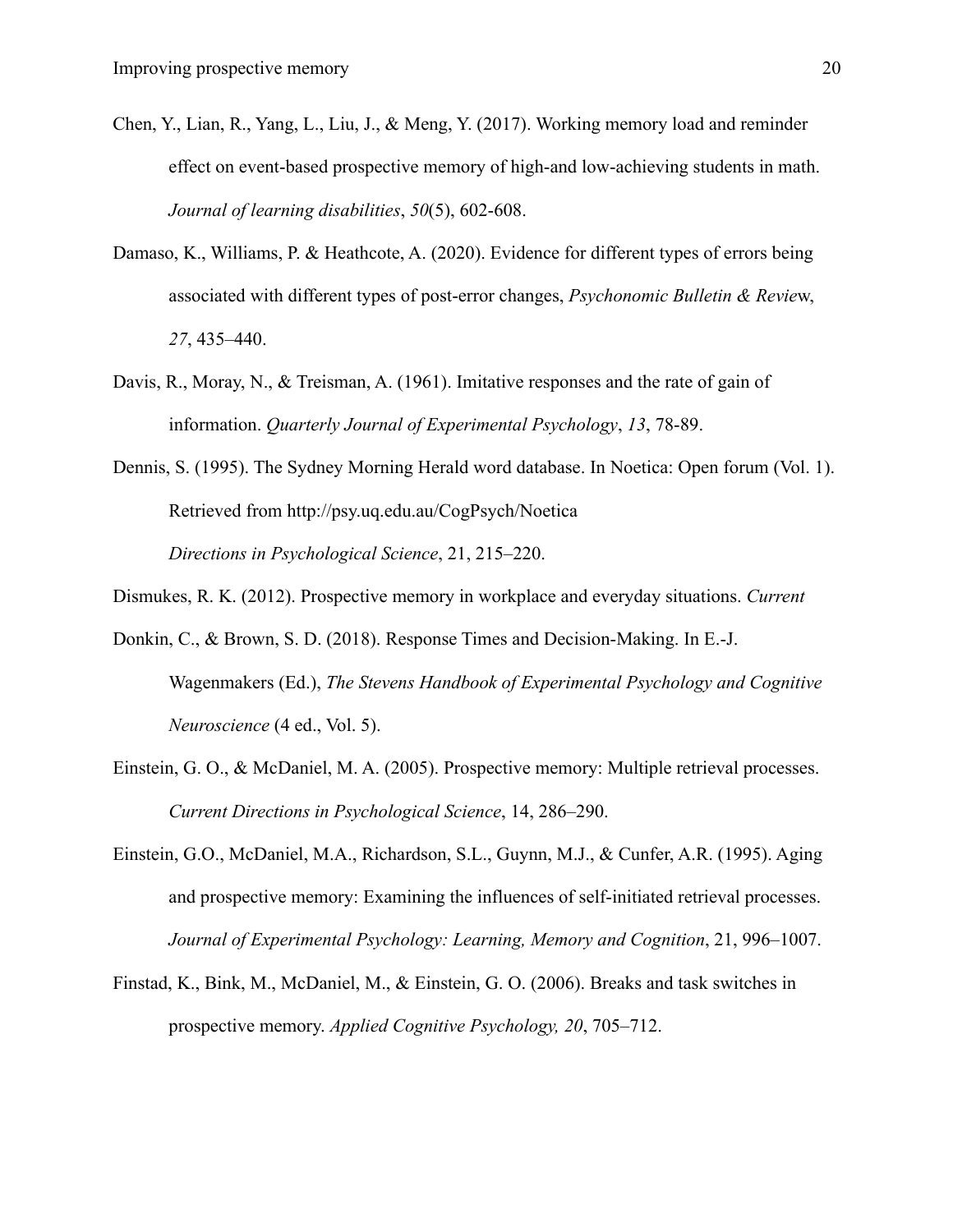- Fothergill S, Neal A. (2008). The effect of workload on conflict decision making strategies in air traffic control. *Proceedings of the Human Factors and Ergonomics Society Annual Meeting*, *52*, 39-43.
- Gilbert, S. J. (2015a, 2015-05-01). Strategic offloading of delayed intentions into the external environment. *Quarterly Journal of Experimental Psychology, 68*(5), 971-992. https://doi.org/10.1080/17470218.2014.972963
- Gilbert, S. J. (2015b, 2015-05-01). Strategic use of reminders: Influence of both domain-general and task-specific metacognitive confidence, independent of objective memory ability. *Consciousness and Cognition, 33*, 245-260. https://doi.org/10.1016/j.concog.2015.01.006
- Gilbert, S. J. (2015c, May). Strategic use of reminders: Influence of both domain-general and task specific metacognitive confidence, independent of objective memory ability. *Conscious Cogn, 33*, 245-260. https://doi.org/10.1016/j.concog.2015.01.006
- Gilbert, S. J., Hadjipavlou, N., & Raoelison, M. (2013). Automaticity and control in prospective memory: A computational model. *PloS one*, 8(3), e59852. https://doi.org/10.1371/journal.pone.0059852
- Guynn, M. J., McDaniel, M. A., & Einstein, G. O. (1998). Prospective memory: when reminders fail. *Memory & Cognition, 26*, 287–298. http://doi.org/10.3758/bf0320114.
- Hale, J. K. (1968). Dynamical systems and stability. *Journal of Mathematical Analysis and Applications*, 26, 39-59
- Heathcote, A., Loft, S., & Remington, R. W. (2015). Slow down and remember to remember! A delay theory of prospective memory costs. *Psychological Review*, *122*, 376-410.
- Hick, W. E. (1952). On the rate of gain of information. *Quarterly Journal of Experimental Psychology, 4*, 11–26.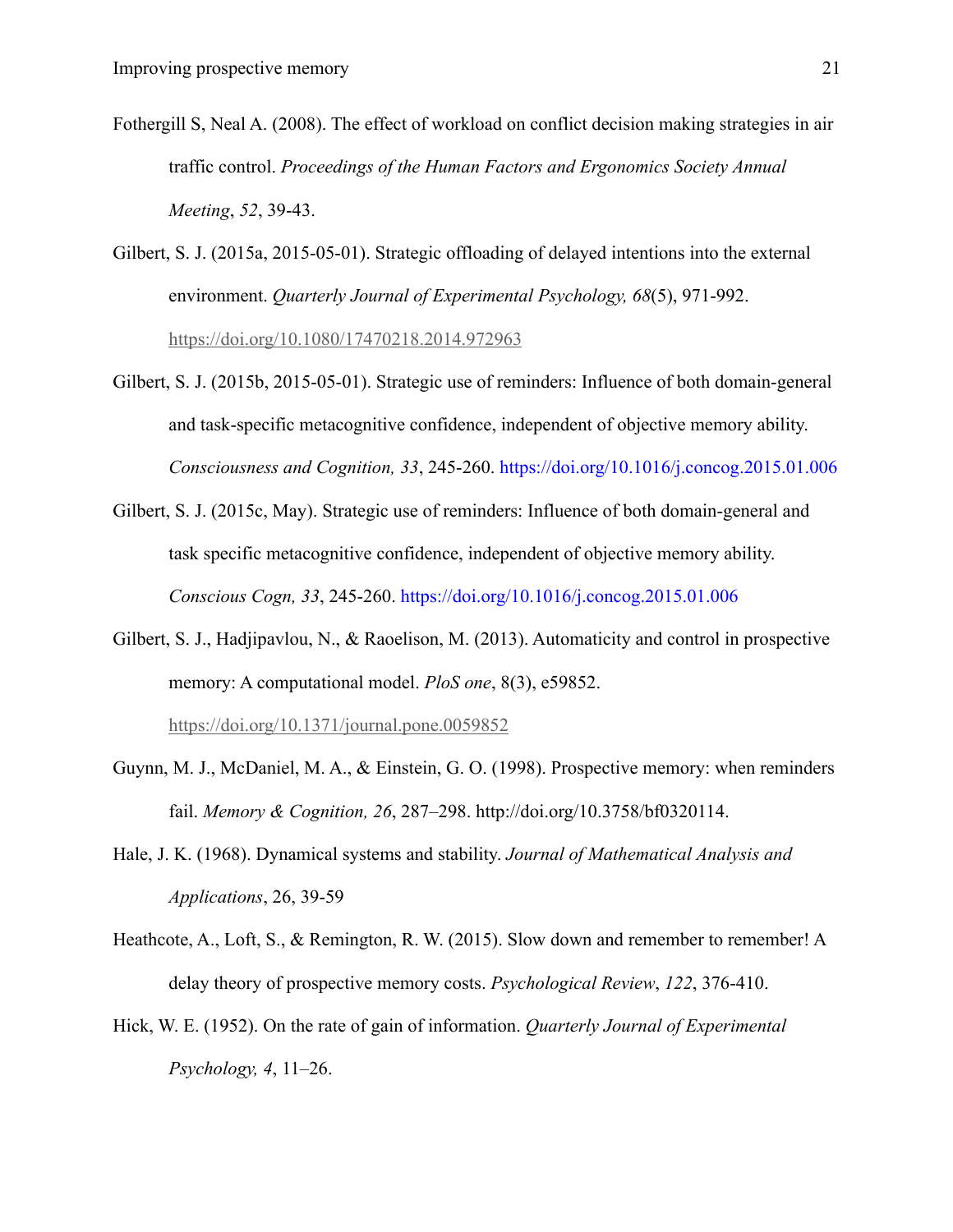- Hicks, J. L., Marsh, R. L., & Cook, G. I. (2005). Task interference in time-based, event-based, and dual intention prospective memory conditions. *Journal of Memory and Language, 53*, 430–444.
- Horn, S. S., & Bayen, U. J. (2015). Modeling criterion shifts and target checking in prospective memory monitoring. *Journal of Experimental Psychology: Learning, Memory, and Cognition, 41,* 95–117.
- Horn, S. S., Bayen, U. J., & Smith, R. E. (2011). What can the diffusion model tell us about prospective memory? *Canadian Journal of Experimental Psychology, 65*, 69–75. https://doi.org/10.1177/0963721412447621
- Janczyk, M., & Kunde, W. (2020). Dual tasking from a goal perspective. *Psychological Review*, *127,* 1079-1096.
- Jonides, J., & Yantis, S. (1988). Uniqueness of abrupt visual onset in capturing attention. *Perception & Psychophysics, 43*, 346–354.
- Kahneman, D., Treisman, A., & Gibbs, B. J. (1992). The reviewing of object files: objectspecific integration of information. *Cognitive Psychology*, *24*, 175-219.
- Kiesel, A., Steinhauser, M., Wendt, M., Falkenstein, M., Jost, K., Philipp, A.M. & Koch, I. (2010) Control and interference in task switching—A review. *Psychological Bulletin*, *136*, 849-874. http://dx.doi.org/10.1037/a0019842
- Kliegel, M., Martin, M., (2003). Prospective memory research: Why is it relevant? *International Journal of Psychology, 38*, 193–194. http://dx.doi.org/10.1080/00207590244000205.
- Loft, S. (2014). Applying psychological science to examine prospective memory in simulated air traffic control. *Current Directions in Psychological Science, 23*, 326-331.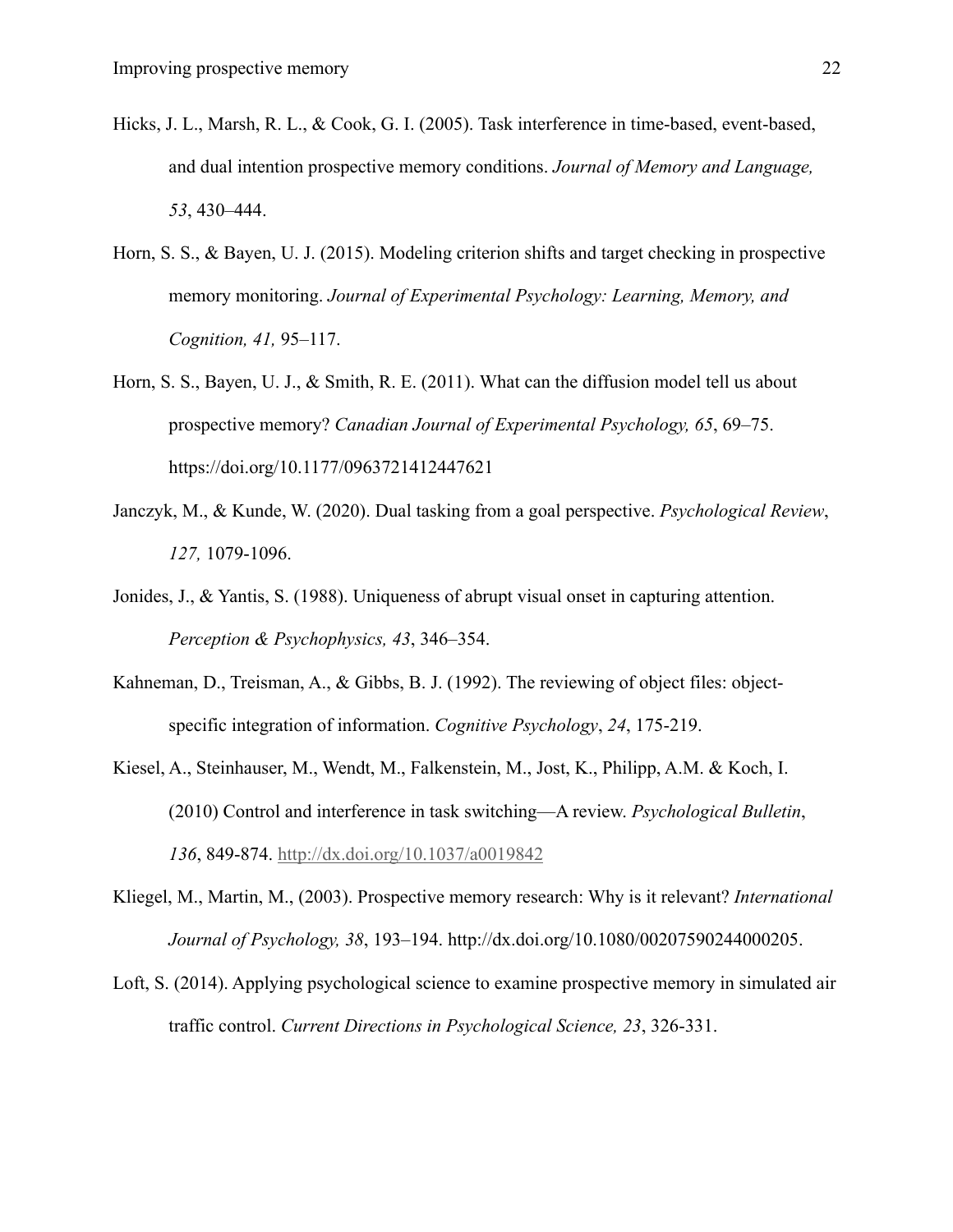- Loft, S., & Remington, R. W. (2010). Prospective memory and task interference in a continuous monitoring dynamic display task. *Journal of Experimental Psychology: Applied, 16*, 145- 167.
- Loft, S., & Remington, R. W. (2013). Wait a second: Brief delays in responding reduce focality effects in event-based prospective memory. *Quarterly Journal of Experimental Psychology*, *66*, 1432–1447.
- Loft, S., & Yeo, G. (2007). An investigation into the resource requirements of event-based prospective memory*. Memory and Cognition*, *35*, 263-274.
- Loft, S., Dismukes, R. K., & Grundgeiger, T. (2019). Prospective memory in safety-critical work contexts. In Rummel, Jan (Ed) & McDaniel. Mark (Ed). *Current Issues in Memory: Prospective Memory*. (pp. 170-185). Taylor and Francis.
- Loft, S., Smith, R. E., & Bhaskara, A. (2011). Prospective memory in an air traffic control simulation: external aids that signal when to act. *Journal of Experimental Psychology: Applied, 17*, 60–70. http://doi.org/10.1037/a0022845
- Loft, S., Smith, R. E., & Remington, R. W. (2013). Minimizing the disruptive effects of prospective memory in simulated air traffic control. *Journal of Experimental Psychology: Applied, 19*, 254–265. http://doi.org/10.1037/a0034141
- Marsh, R. L., Hicks, J. L., & Watson, V. (2002). The dynamics of intention retrieval and coordination of action in event-based prospective memory. *Journal of Experimental Psychology: Learning, Memory, and Cognition*, *28*, 652–659.
- Monsell, S. (2003). Task Switching. *Trends in Cognitive Sciences*, *7*, 134-140. https://doi.org/10.1016/S1364-6613(03)00028-7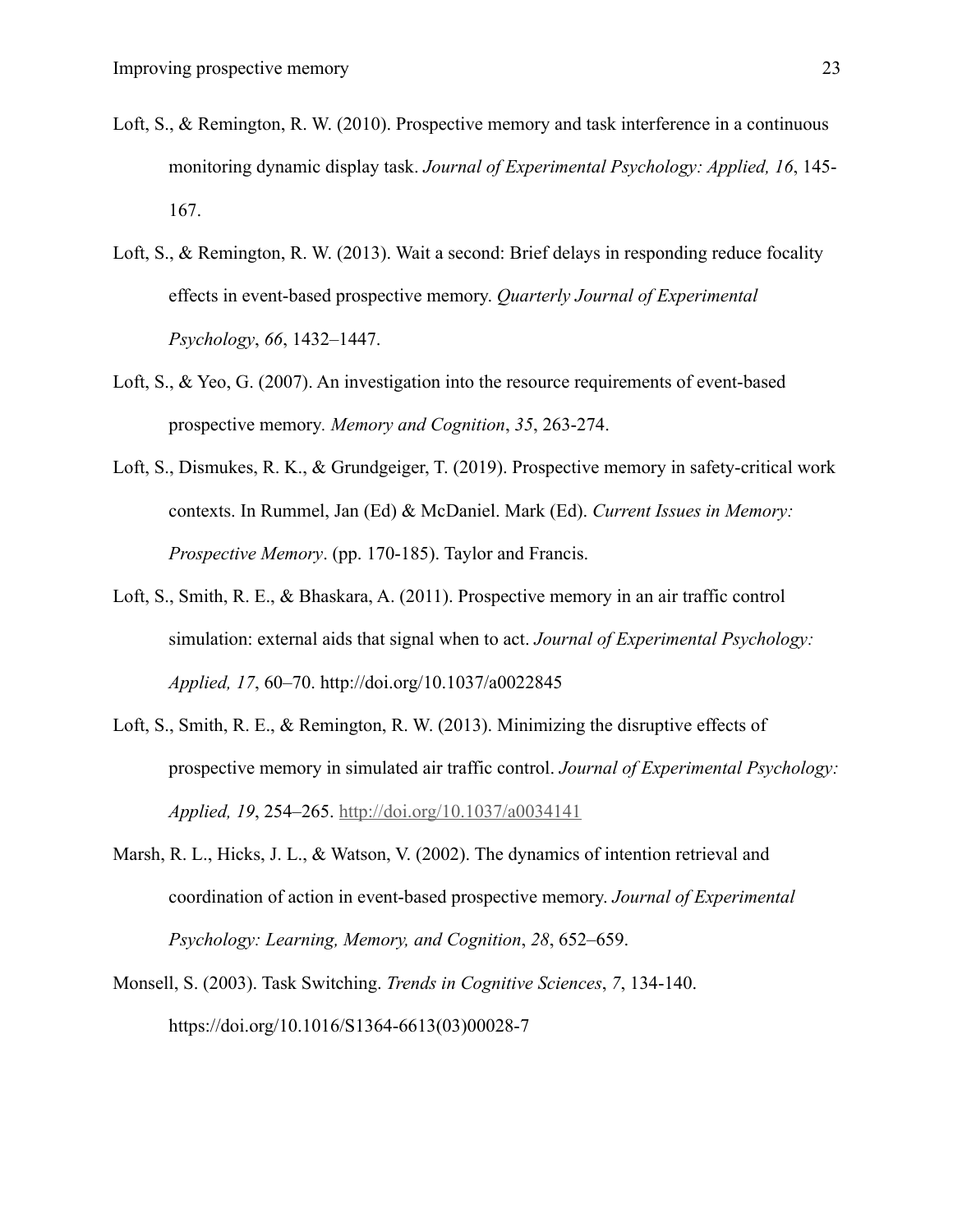- Morey, R. D. (2008). Confidence intervals from normalized data: A correction to Cousineau (2005). *Reason*, *4*, 61-64.
- Pereira, D. R., Albuquerque, P. B., & Santos, F. H. (2018). Event-based prospective remembering in task switching conditions: Exploring the effects of immediate and postponed responses in cue detection. *Australian Journal of Psychology, 70,* 149-157.
- R Core Team (2020). R: A language and environment for statistical computing. R Foundation for Statistical Computing, Vienna, Austria. URL https://www.R-project.org/
- Rummel, J., Wesslein, A.-K., & Meiser, T. (2017). The role of action coordination for prospective memory: Task-interruption demands affect intention realization. *Journal of Experimental Psychology: Learning, Memory, and Cognition, 43*, 717–735.
- Schumacher, E. H., Cookson, S. L., Smith, D. M., Nguyen, T. V., Sultan, Z., Reuben, K. E., & Hazeltine, E. (2018). Dual-task processing with identical stimulus and response sets: Assessing the importance of task representation in dual-task interference. *Frontiers in Psychology*, *9*, 1031.
- Strickland, L., Heathcote, A., Remington, R. W., & Loft, S. (2017). Accumulating evidence about what prospective memory costs actually reveal. *Journal of Experimental Psychology: Learning, Memory and Cognition*, 43, 1616-1629.
- Strickland, L., Loft, S., Remington, R. W., & Heathcote, A. (2018). Racing to remember: A theory of decision control in event-based prospective memory. *Psychological Review, 125*, 851-877.
- Strickland, L., Loft., S. & Heathcote, A. (2020). Investigating the effects of ongoing-task bias on prospective memory. *Quarterly Journal of Experimental Psychology*, *73*, 1495-1513.

Thomas, E. A. C. (1974). The selectivity of preparation*. Psychological Review, 81*, 442–464.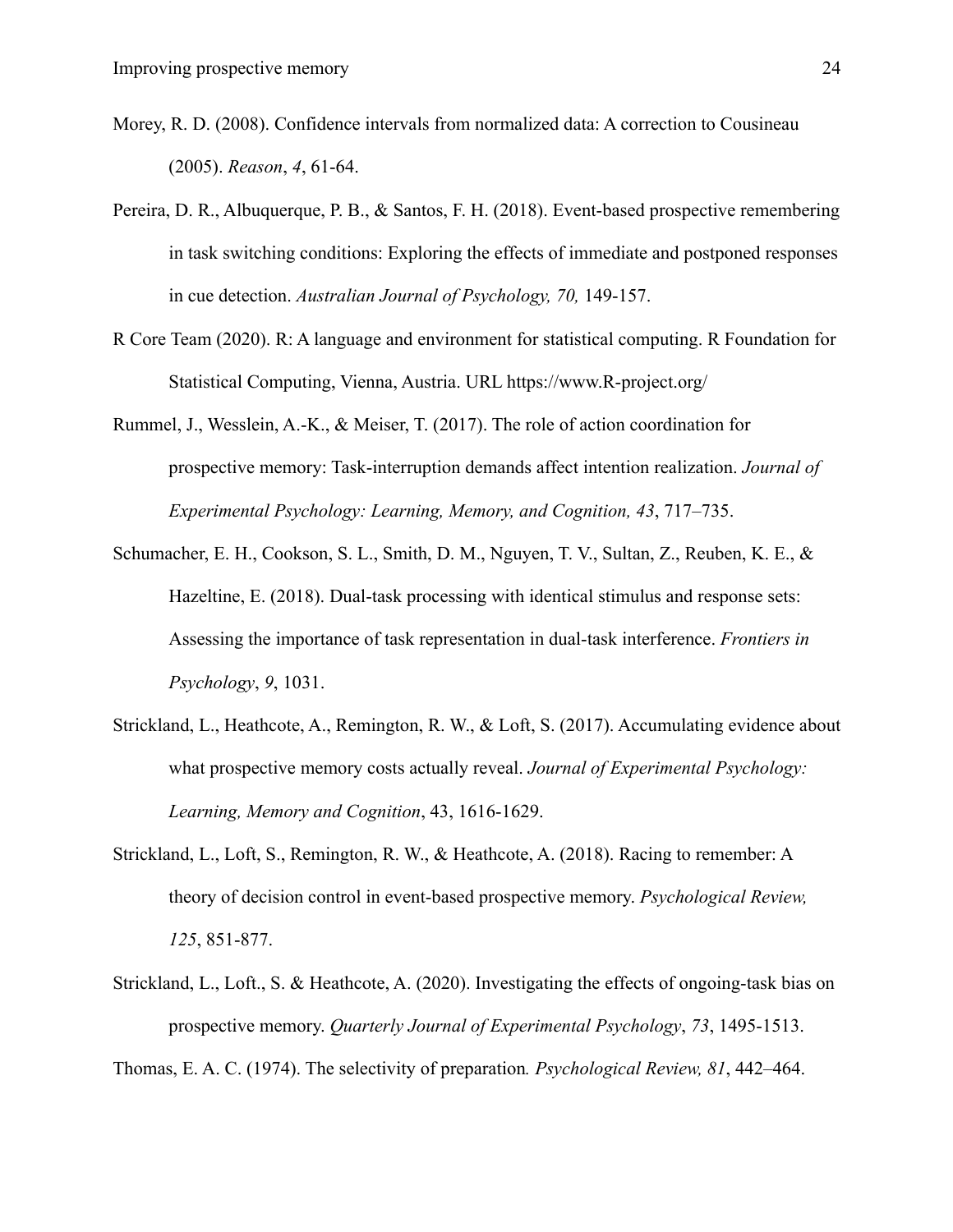- van Ravenzwaaij, D., Brown, S. D., Marley, A. J., & Heathcote, A. (2020). Accumulating advantages: A new approach to multialternative forced choice tasks. *Psychological Review*, *127*, 186–215.
- Vortac, O. U., Edwards, M. B., & Manning, C. A. (1995). Functions of external cues in prospective memory. *Memory, 3*, 201–219. http://doi.org/10.1080/09658219508258966
- Walker, M. P., Brakefield, T., Morgan, A., Hobson, J. A., & Stickgold, R. (2002). Practice with sleep makes perfect: sleep-dependent motor skill learning. *Neuron*, *35*, 205–211.
- Wifall, T., Hazeltine, E., & Mordkoff, J. T. (2016). The roles of stimulus and response uncertainty in forced-choice performance: an amendment to Hick/Hyman Law. *Psychological Research*, *80*, 555-565.



# **Figures**

*Figure 1. Two-way interaction between response method (Replacement, Obligatory) and Session (1,2) for proportion of PM misses (failure to respond to a PM event). Error bars represent within-subject standard error calculated using the Morey (2008) bias-corrected method.*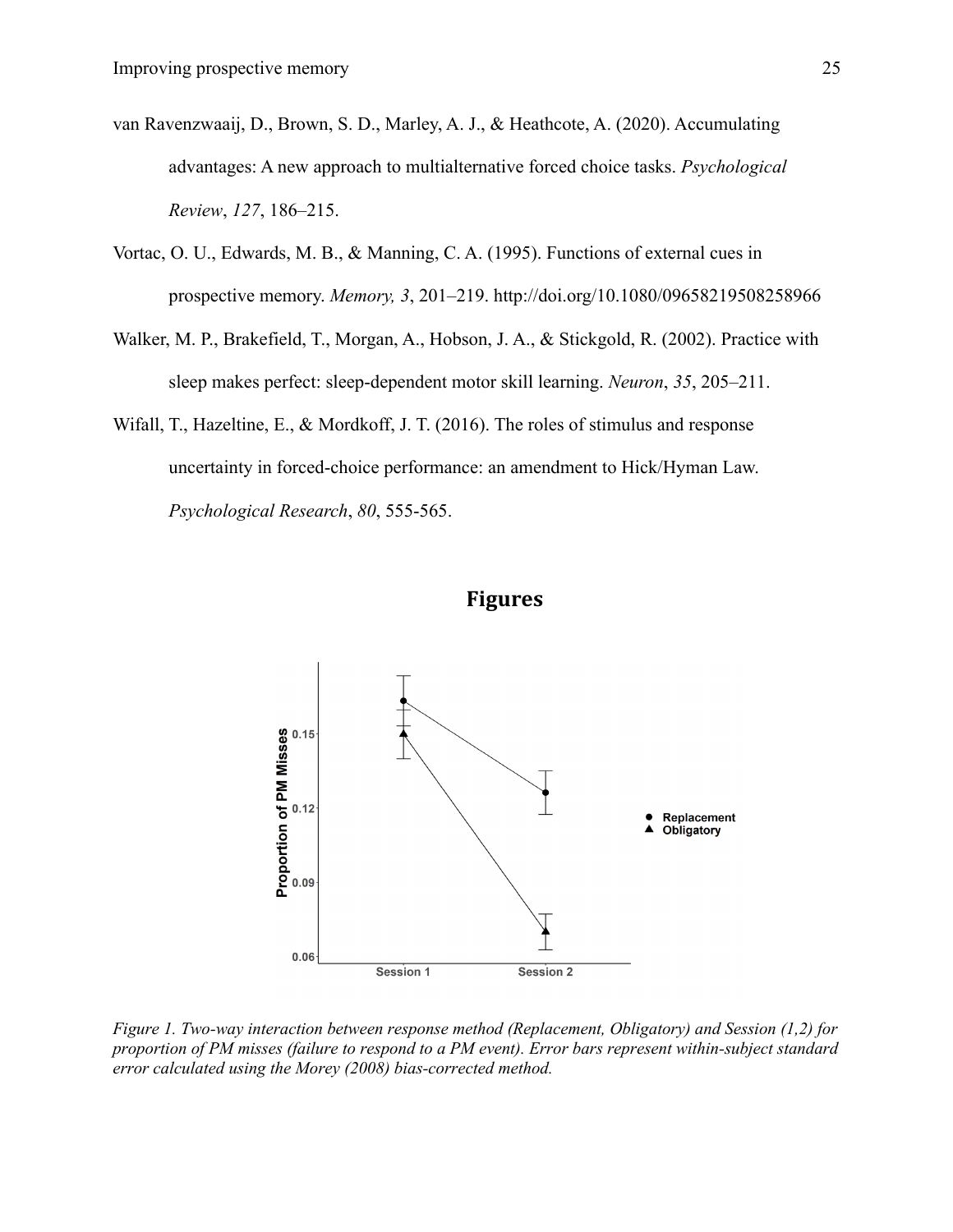

*Figure 2. Proportion of Obligatory PM misses for participants who received an immediate benefit from the Obligatory condition (group 1) and the remaining participants (group 2). "Immediate benefit" was defined as an initial proportion of PM misses being at least as low as the proportion of PM misses observed in session 2. Error bars represent within-subject standard error calculated using the Morey (2008) bias-corrected method.*



*Figure 3. Two-way interaction between response method (Replacement, Obligatory) and Session (1,2) for PM mean correct RT. Error bars represent within-subject standard error calculated using the Morey (2008) bias-corrected method.*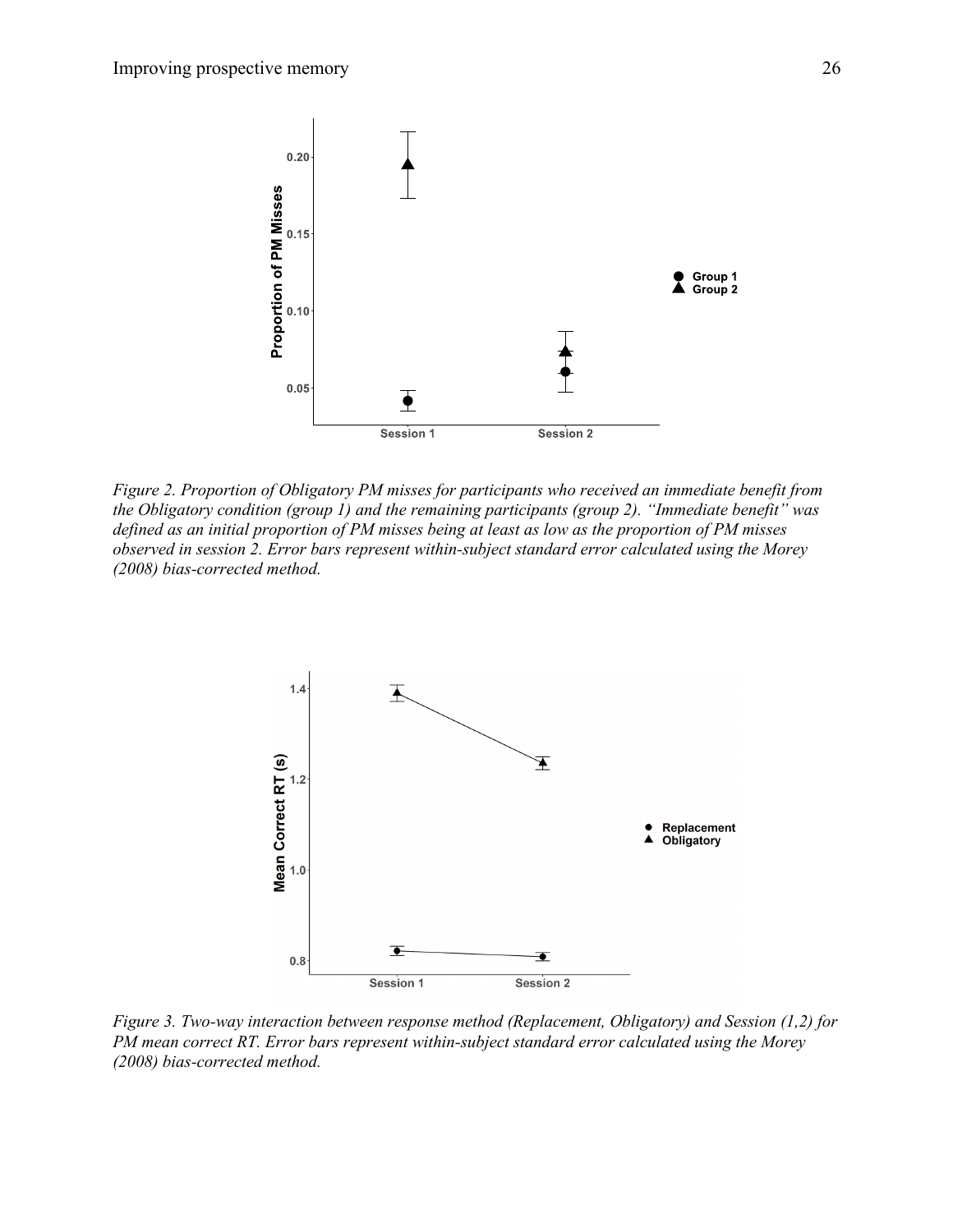

*Figure 4. Conditional-accuracy functions for PM misses as a function of RT for each session and response method. Error-bars represent within-subject standard errors, calculated with the Morey (2008) biascorrected method.*



*Figure 5. Two-way interaction between Trial Type (Replacement non-PM, Obligatory non-PM, Obligatory PM) and Stimulus (Word, Non-Word) for lexical decision accuracy. Error bars represent within-subject standard error calculated using the Morey (2008) bias-corrected method.*